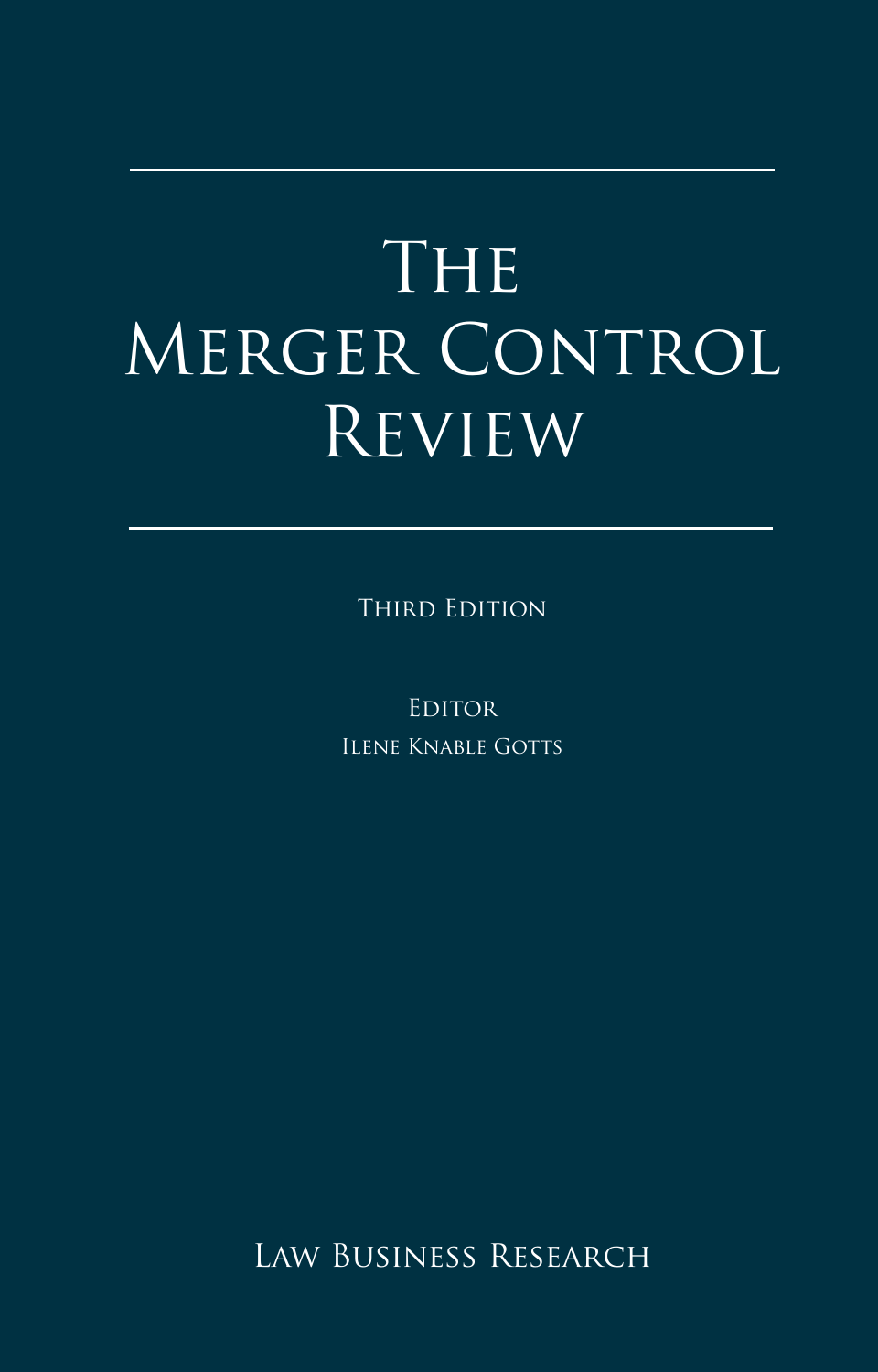## THE MERGER CONTROL REVIEW

THIRD edition

Reproduced with permission from Law Business Research Ltd.

This article was first published in The Merger Control Review, 3rd edition (published in August 2012 – editor Ilene Knable Gotts).

> For further information please email Adam.Sargent@lbresearch.com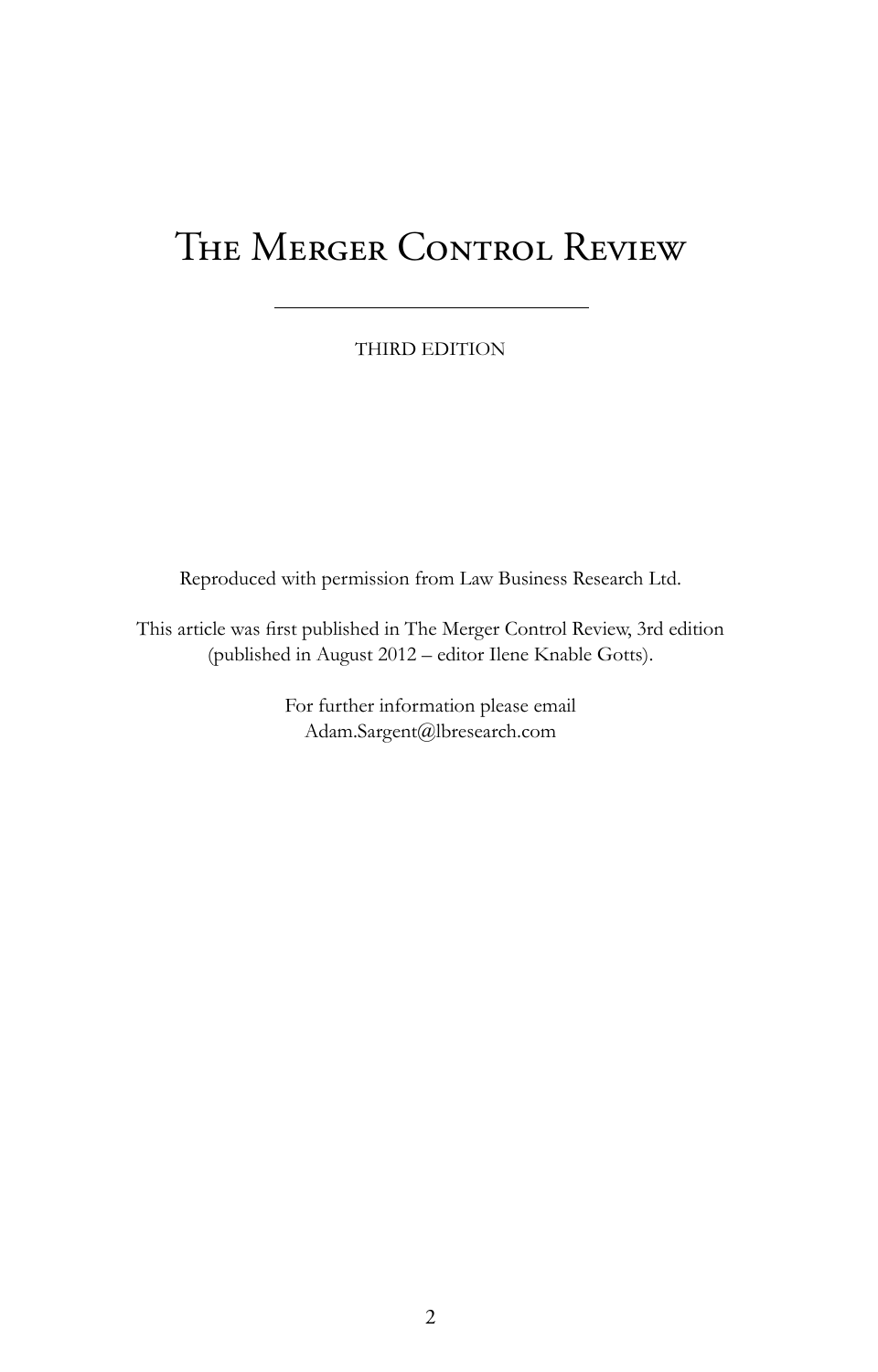# The Merger CONTROL **REVIEW**

THIRD EDITION

Editor Ilene Knable Gotts

Law Business Research Ltd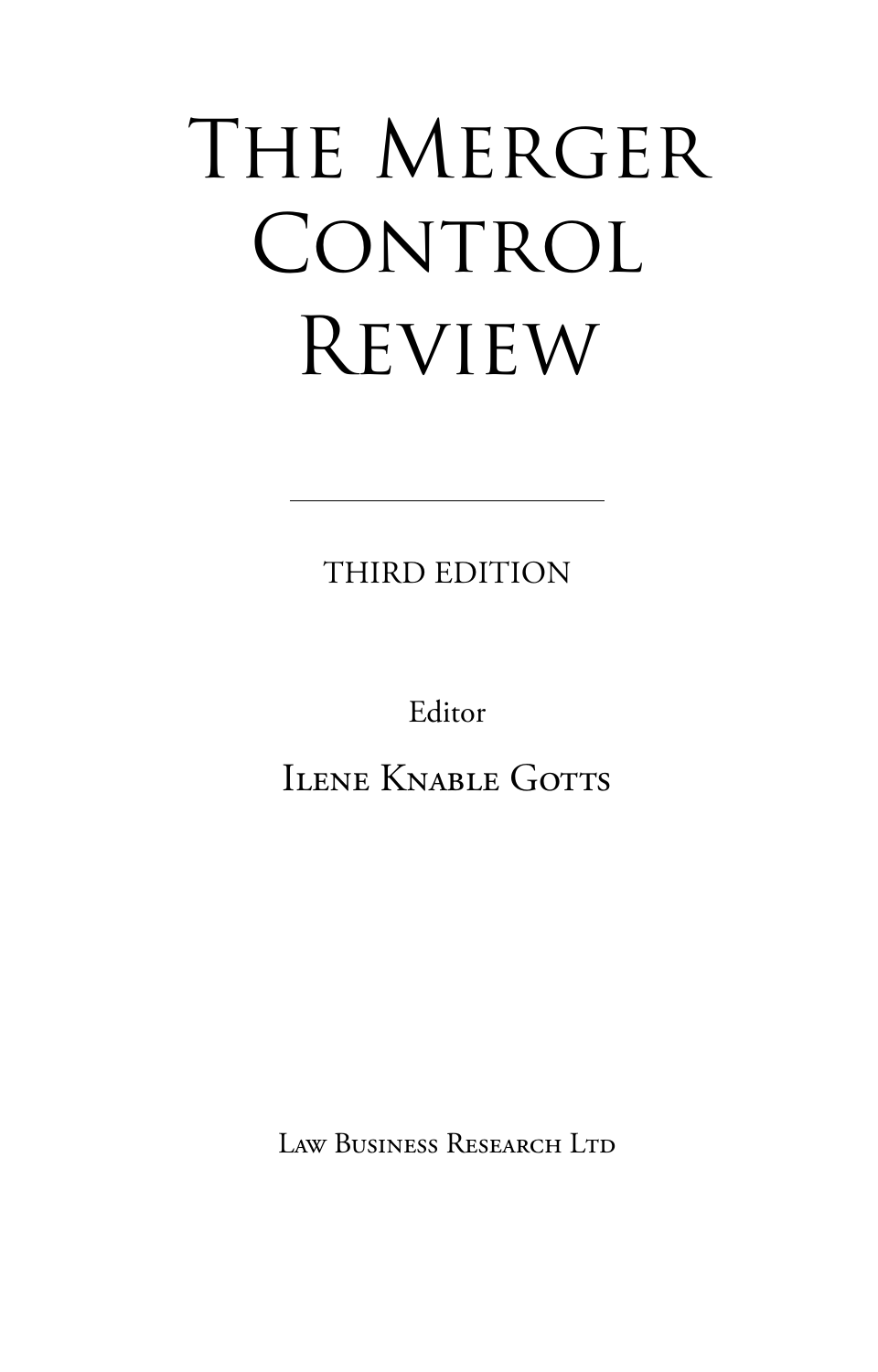## The Law Reviews

The Mergers and Acquisitions Review The Restructuring Review The Private Competition Enforcement Review The Dispute Resolution Review The Employment Law Review The Public Competition Enforcement Review The Banking Regulation Review The International Arbitration Review The Merger Control Review The Technology, Media and Telecommunications Review The Inward Investment and International Taxation Review The Corporate Governance Review The Corporate Immigration Review The International Investigations Review The Projects and Construction Review The International Capital Markets Review The Real Estate Law Review THE PRIVATE EQUITY REVIEW The Energy Regulation and Markets Review

www.TheLawReviews.co.uk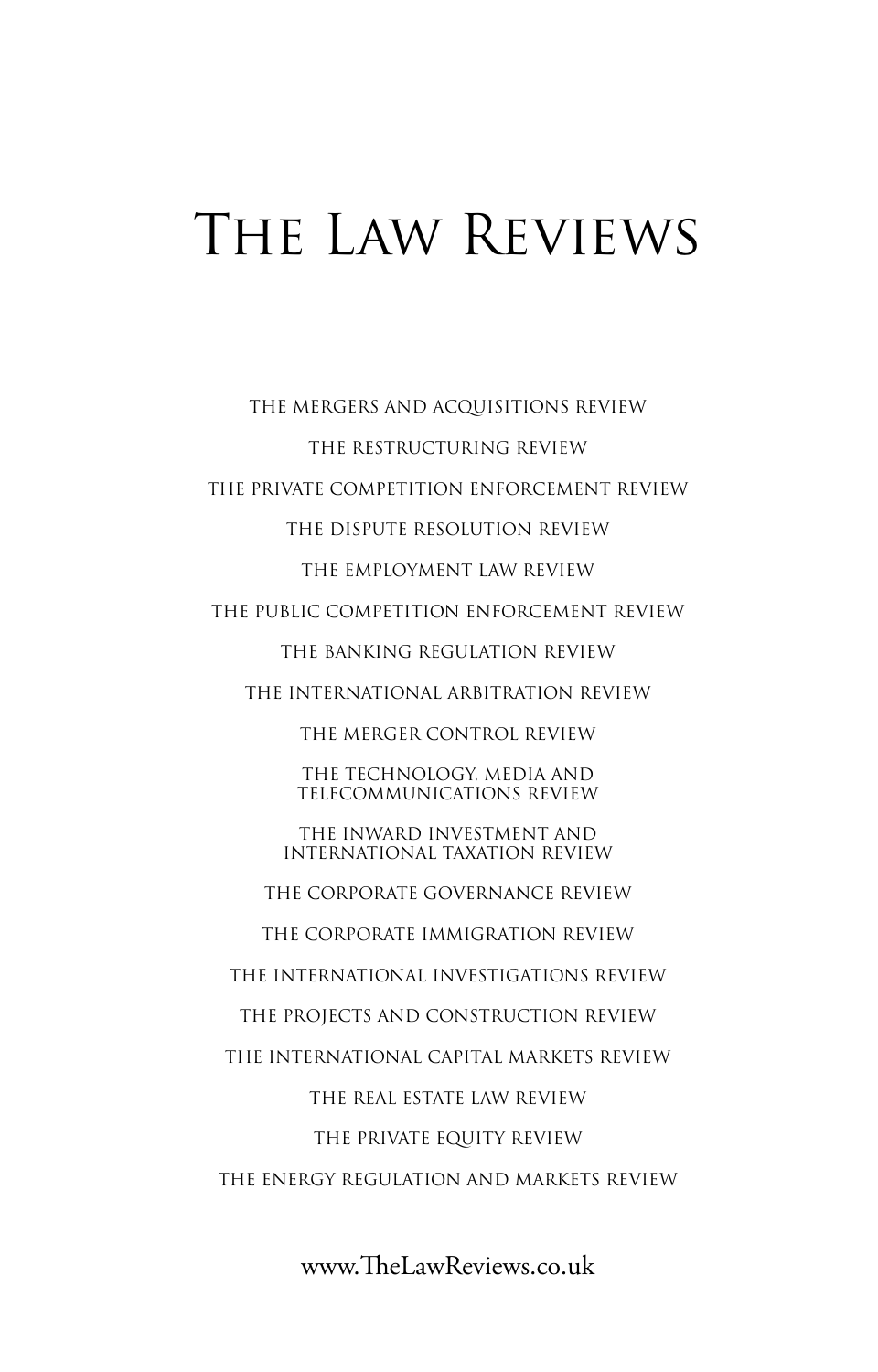#### Publisher Gideon Roberton

business development manager Adam Sargent

MARKETING managers Nick Barette, Katherine Jablonowska

marketing assistant Robin Andrews

editorial assistant Lydia Gerges

production manager Adam Myers

production editor Caroline Rawson

> **SUBEDITOR** Davet Hyland

editor-in-chief Callum Campbell

managing director Richard Davey

Published in the United Kingdom by Law Business Research Ltd, London 87 Lancaster Road, London, W11 1QQ, UK © 2012 Law Business Research Ltd www.TheLawReviews.co.uk No photocopying: copyright licences do not apply.

The information provided in this publication is general and may not apply in a specific situation. Legal advice should always be sought before taking any legal action based on the information provided. The publishers accept no responsibility for any acts or omissions contained herein. Although the information provided is accurate as of July 2012, be advised that this is a developing area.

Enquiries concerning reproduction should be sent to Law Business Research, at the address above. Enquiries concerning editorial content should be directed to the Publisher – gideon.roberton@lbresearch.com

ISBN 978-1-907606-40-3

Printed in Great Britain by Encompass Print Solutions, Derbyshire Tel: +44 844 2480 112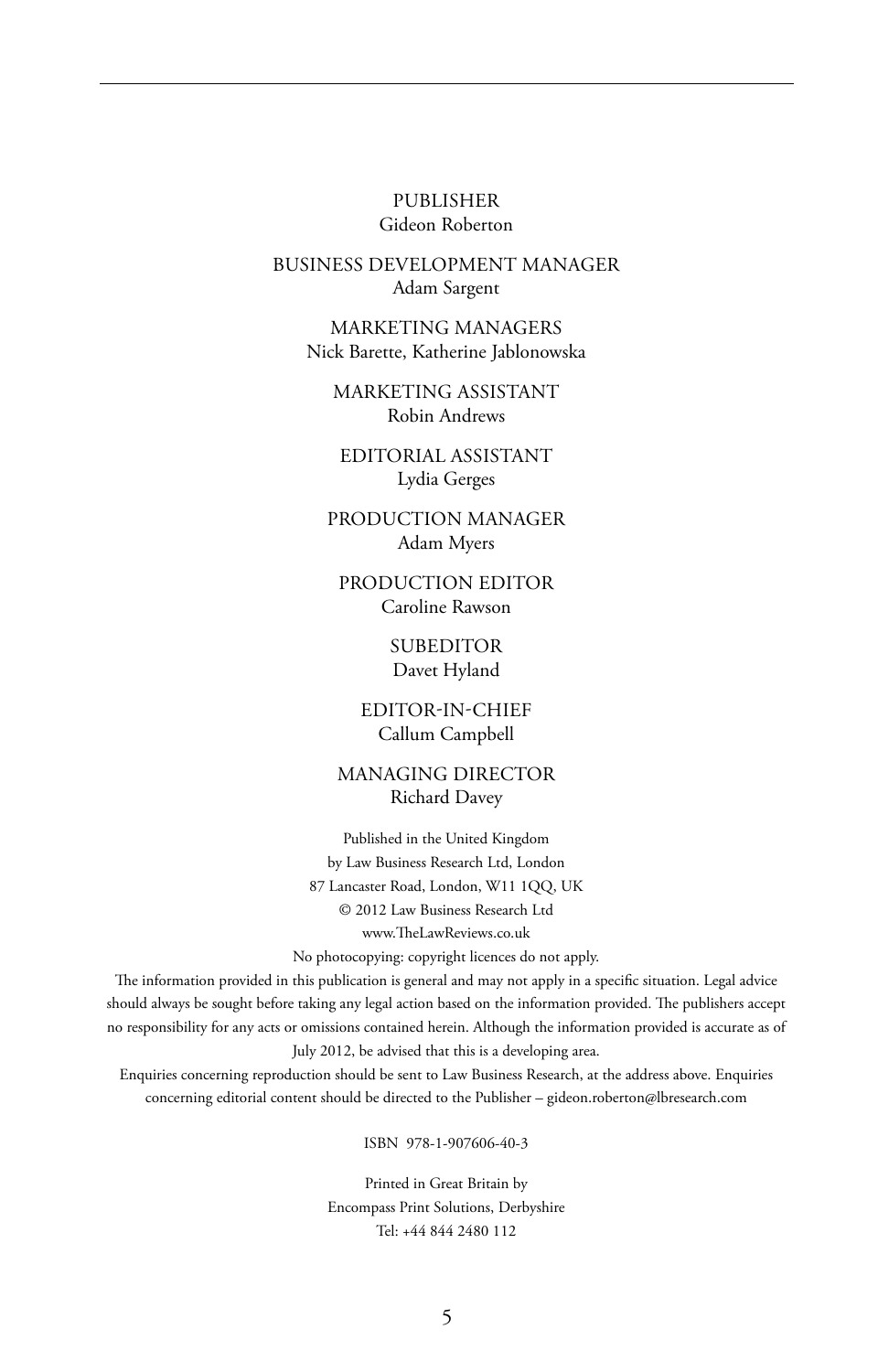### acknowledgements

The publisher acknowledges and thanks the following law firms for their learned assistance throughout the preparation of this book:

Accura Advokatpartnerselskab

Advokatfirman Cederquist KB

Advokatsko Druzhestvo Andreev, Stoyanov & Tsekova in cooperation with Schoenherr

Ali Budiardjo, Nugroho, Reksodiputro

**ALTIUS** 

Anderson Mōri & Tomotsune

Andreas Neocleous & Co LLC

Araujo e Policastro Advogados

Ashurst Australia

Barnert Egermann Illigasch Rechtsanwälte GmbH

Blake, Cassels & Graydon LLP

Bredin Prat

Cocalis & Psarras

Creel, García-Cuéllar, Aiza Y Enríquez, SC

Cuatrecasas, Gonçalves Pereira

Dillon Eustace

ELIG, Attorneys-at-Law

ENS (Edward Nathan Sonnenbergs)

Gianni, Origoni, Grippo, Cappelli & Partners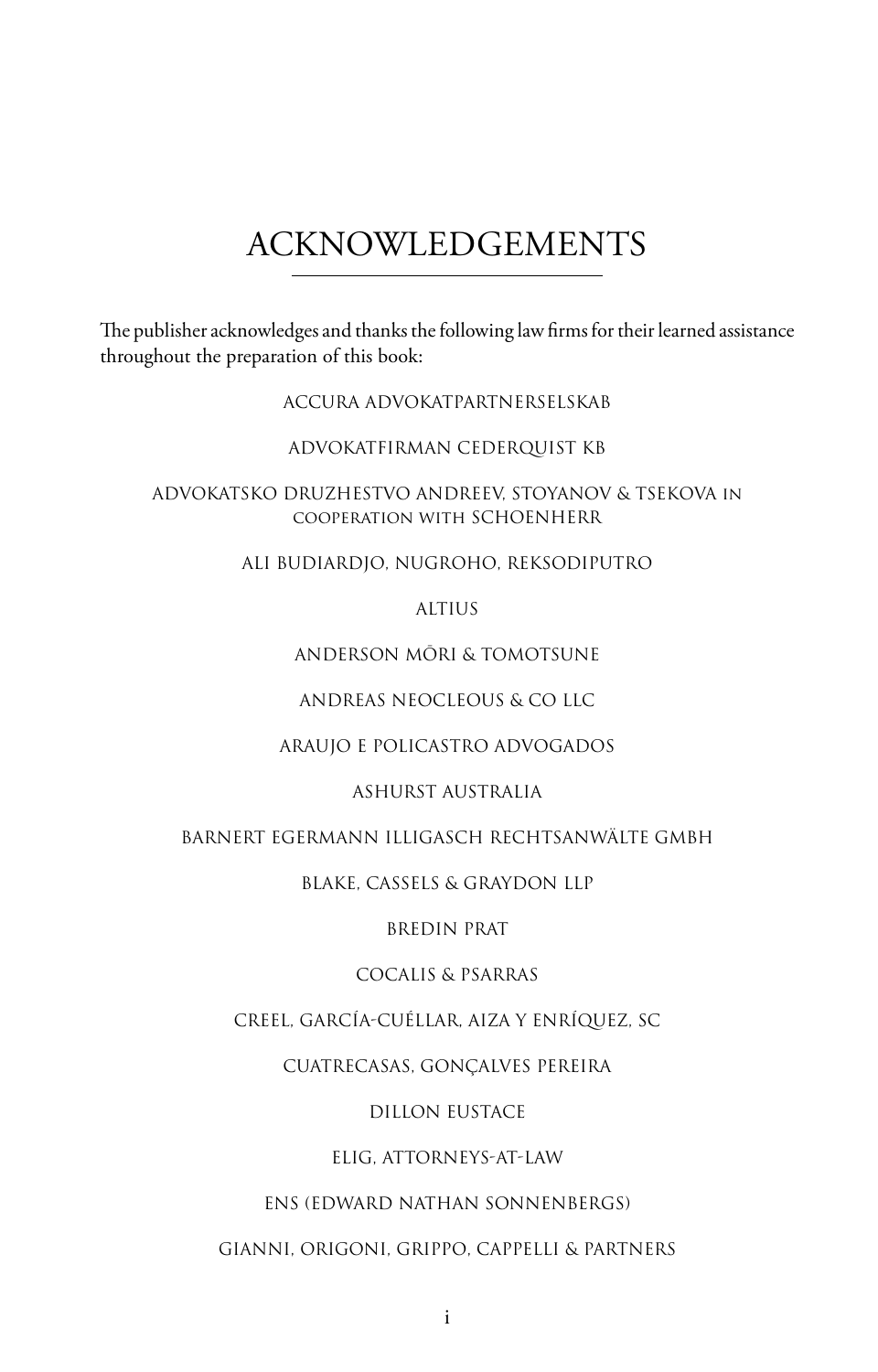#### Houthoff Buruma

#### KING & WOOD Mallesons

#### LCS & Partners

#### Luthra & Luthra Law Offices

#### Marval, O'Farrell & Mairal

#### Moravčević Vojnović Zdravković in cooperation with **SCHOENHERR**

#### Motieka & Audzevicius

#### Mujtaba Jamal Law Associates

NCTM

#### PeliFilip

#### Pérez Bustamante & Ponce

#### Roschier Attorneys Ltd

#### **SCHOENHERR**

#### Slaughter and May

#### SRS – Sociedade Rebelo de Sousa & Advogados Associados, RL

#### Tavernier Tschanz

#### WACHTELL, LIPTON, ROSEN & KATZ

#### Wiesner & Asociados Abogados

#### Wilmer Cutler Pickering Hale and Dorr LLP

Wilson Sonsini Goodrich & Rosati, LLP

#### WongPartnership LLP

#### YULCHON LLC

#### Zulficar and Partners Law Firm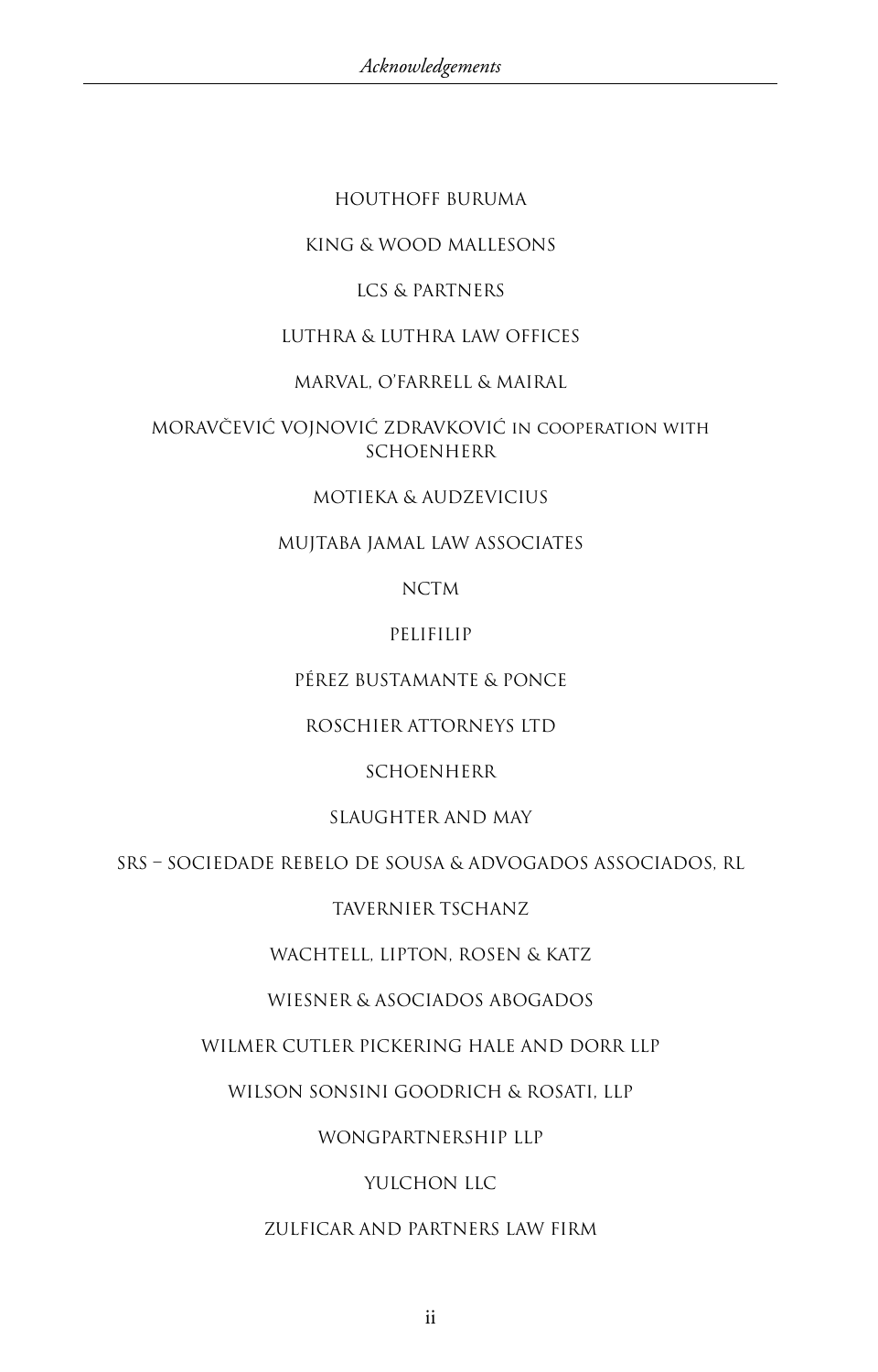## **CONTENTS**

| <b>Editor's Preface</b> |                                                 |
|-------------------------|-------------------------------------------------|
|                         | Ilene Knable Gotts                              |
| Chapter 1               |                                                 |
|                         | Miguel del Pino and Santiago del Rio            |
| <b>Chapter 2</b>        |                                                 |
|                         | Peter Armitage, Amanda Tesvic and Ross Zaurrini |
| Chapter 3               |                                                 |
|                         | Isabella Hartung and Wolfgang Strasser          |
| Chapter 4               |                                                 |
|                         | Carmen Verdonck and Jenna Auwerx                |
| Chapter 5               |                                                 |
|                         | Srdana Petronijević and Christoph Haid          |
| Chapter 6               |                                                 |
|                         | Bruno L Peixoto                                 |
| Chapter 7               |                                                 |
|                         | Christoph Haid and Mariya Papazova              |
| Chapter 8               |                                                 |
|                         | Julie A Soloway and Cassandra Brown             |
| Chapter 9               |                                                 |
|                         | Susan Ning                                      |
| Chapter 10              | 114                                             |
|                         | Dario Cadena Lleras and Eduardo A Wiesner       |
| Chapter 11              |                                                 |
|                         | Christoph Haid                                  |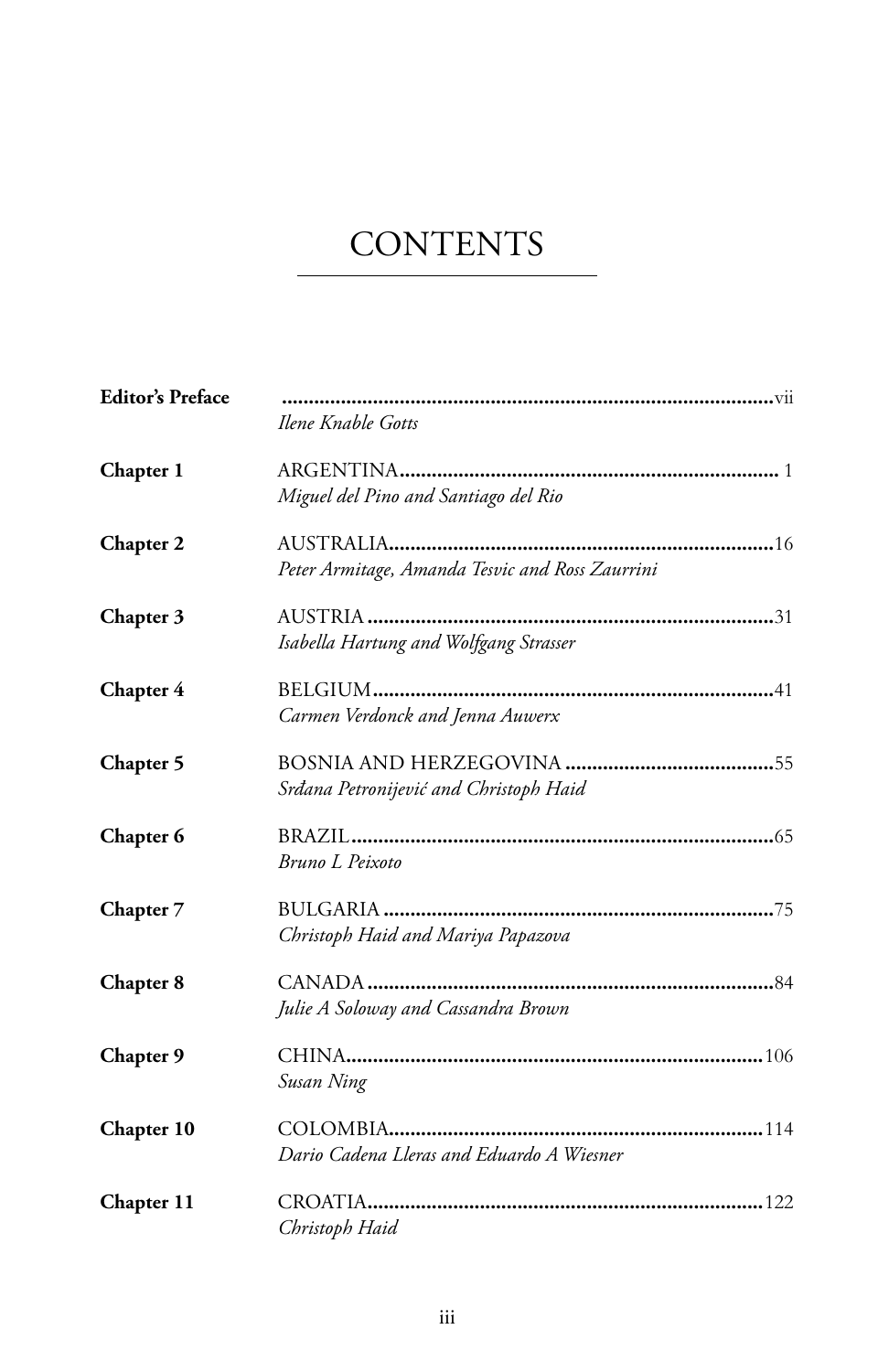| Chapter 12        |                                               |  |
|-------------------|-----------------------------------------------|--|
|                   | Elias Neocleous and Ramona Livera             |  |
| Chapter 13        |                                               |  |
|                   | Christina Heiberg-Grevy and Malene Gry-Jensen |  |
| Chapter 14        |                                               |  |
|                   | Diego Pérez-Ordóñez and José Urízar           |  |
| Chapter 15        |                                               |  |
|                   | Firas El Samad                                |  |
| Chapter 16        |                                               |  |
|                   | Mario Todino, Piero Fattori and Alberto Pera  |  |
| Chapter 17        |                                               |  |
|                   | Niko Hukkinen and Sari Rasinkangas            |  |
| Chapter 18        |                                               |  |
|                   | Hugues Calvet and Olivier Billard             |  |
| Chapter 19        |                                               |  |
|                   | Götz Drauz and Michael Rosenthal              |  |
| <b>Chapter 20</b> |                                               |  |
|                   | Alkiviades C A Psarras                        |  |
| Chapter 21        |                                               |  |
|                   | Christoph Haid and Anna Turi                  |  |
| <b>Chapter 22</b> |                                               |  |
|                   | Rajiv K Luthra and G R Bhatia                 |  |
| Chapter 23        |                                               |  |
|                   | Theodoor Bakker and Luky I Walalangi          |  |
| <b>Chapter 24</b> |                                               |  |
|                   | Lorcan Tiernan and Sinéad O'Loghlin           |  |
| Chapter 25        |                                               |  |
|                   | Luca Toffoletti and Emilio De Giorgi          |  |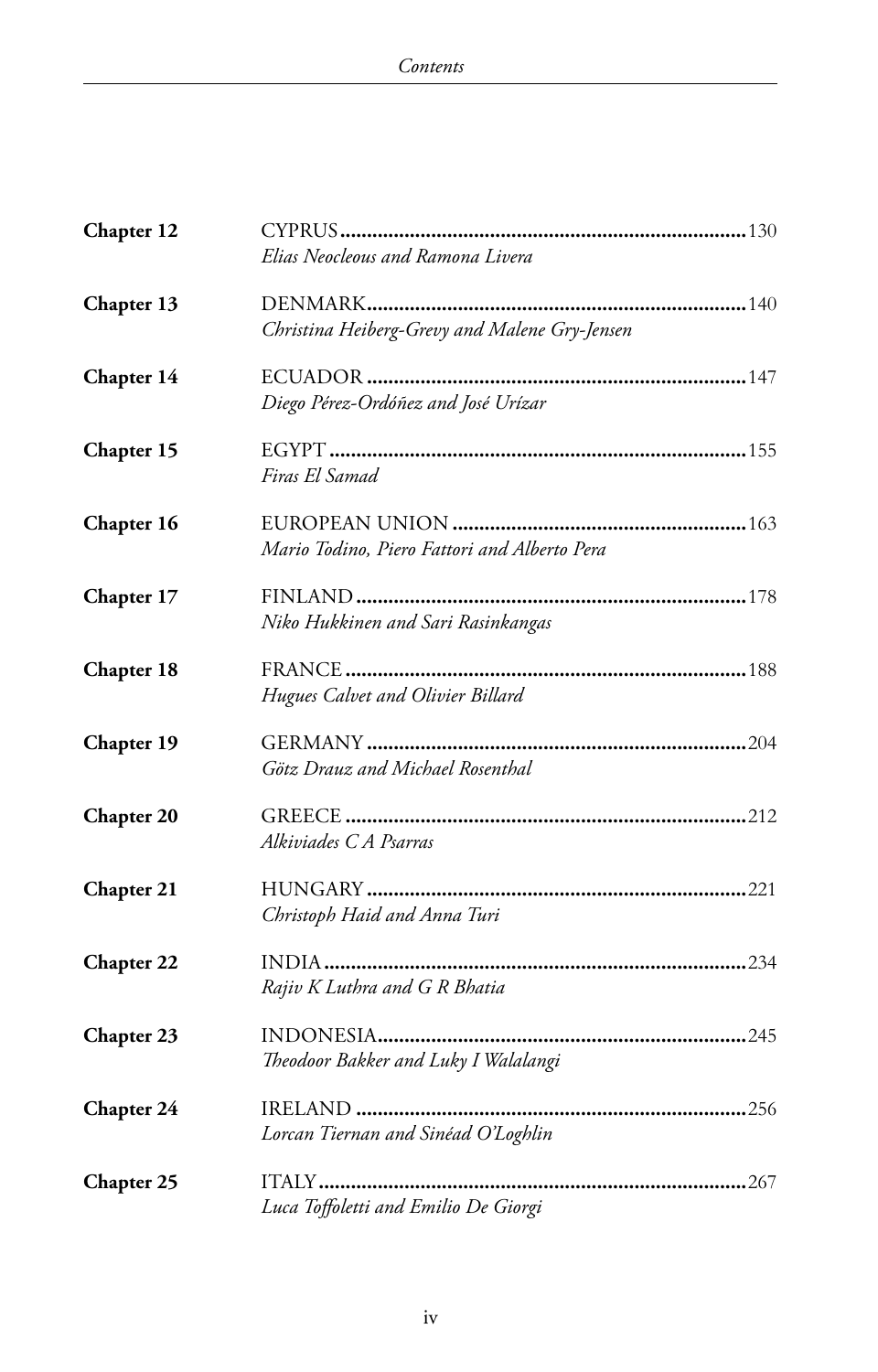| Chapter 26        | Yusuke Nakano, Vassili Moussis and Tatsuo Yamashima                                |
|-------------------|------------------------------------------------------------------------------------|
| Chapter 27        | Sai Ree Yun, Seuk Joon Lee, Cecil Saehoon Chung and<br>Kyoung Yeon Kim             |
| <b>Chapter 28</b> | Giedrius Kolesnikovas, Emil Radzihovsky and Beata Kozubovska                       |
| Chapter 29        | Luis Gerardo García Santos Coy, José Ruíz López and<br>Mauricio Serralde Rodríguez |
| Chapter 30        | Gerrit Oosterhuis and Weijer VerLoren van Themaat                                  |
| Chapter 31        | 329<br>Mujtaba Jamal, Fareed Yaldram and Sara Hayat                                |
| Chapter 32        | Gonçalo Anastácio and Alberto Saavedra                                             |
| Chapter 33        | Carmen Peli and Carmen Korşinszki                                                  |
| Chapter 34        | Srđana Petronijević and Christoph Haid                                             |
| Chapter 35        | Ameera Ashraf                                                                      |
| Chapter 36        | Lee Mendelsohn and Amy van Buuren                                                  |
| Chapter 37        | Cani Fernández, Andrew Ward and Albert Pereda                                      |
| Chapter 38        | Fredrik Lindblom and Amir Mohseni                                                  |
| Chapter 39        | Pascal G Favre and Silvio Venturi                                                  |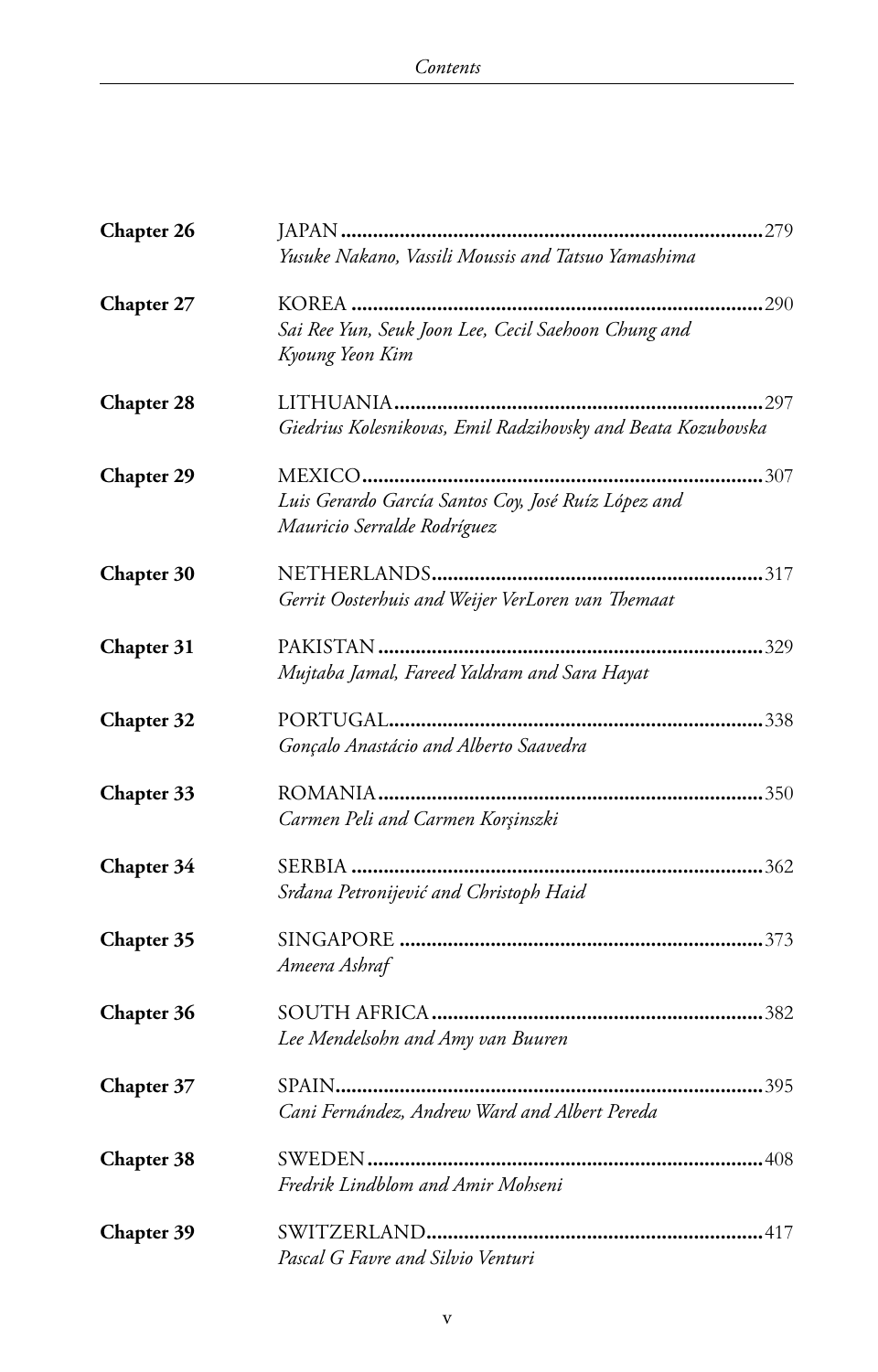| Chapter 40        | Victor I Chang, Margaret Huang and Jamie C Yang                      |
|-------------------|----------------------------------------------------------------------|
| Chapter 41        | Gönenç Gürkaynak and K Korhan Yıldırım                               |
| <b>Chapter 42</b> | Christoph Haid and Pavel Grushko                                     |
| Chapter 43        | Michael Rowe and Jordan Ellison                                      |
| <b>Chapter</b> 44 | Ilene Knable Gotts                                                   |
| Chapter 45        | INTERNATIONAL MERGER REMEDIES 471<br>John Ratliff and Frédéric Louis |
| Appendix 1        |                                                                      |
| Appendix 2        | CONTRIBUTING LAW FIRMS' CONTACT DETAILS517                           |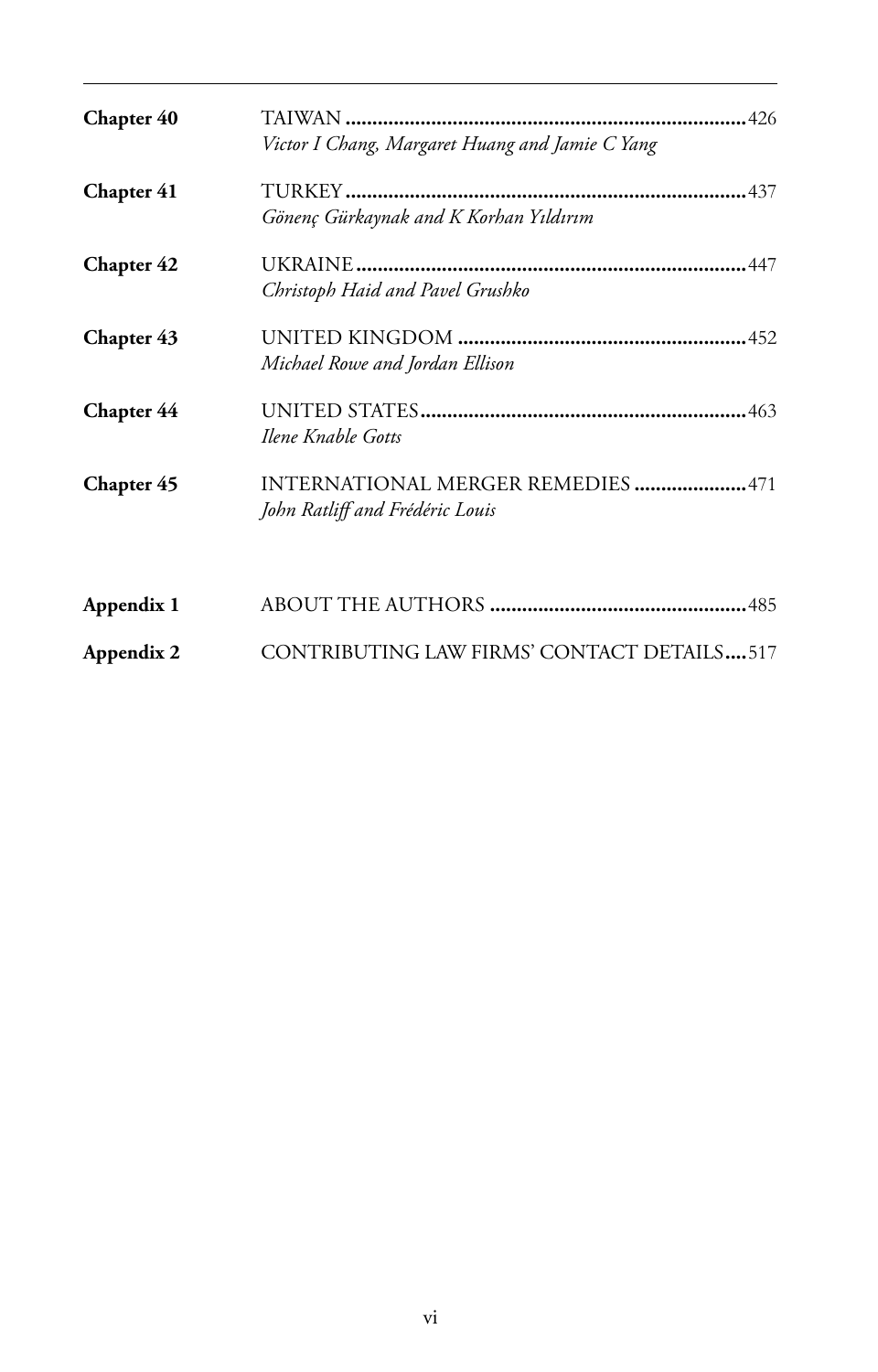## Editor's Preface

Perhaps one of the most successful exports from the United States has been the adoption of mandatory pre-merger competition notification regimes in jurisdictions throughout the world. Although adoption of pre-merger notification requirements was initially slow – with a 13-year gap between the enactment of the United States' Hart-Scott-Rodino Act in 1976 and the adoption of the European Community's merger regulation in 1989 – such laws were implemented at a rapid pace in the 1990s, and many more were adopted and amended during the past decade. China and India have just implemented comprehensive pre-merger review laws, and although their entry into this forum is recent, it is likely that they will become significant constituencies for transaction parties to deal with when trying to close their transactions. Indonesia also finally issued the government regulation that was needed to implement the merger control provisions of its Antimonopoly Law. Many of the jurisdictions that were 'early adopters' have either refined their processes and procedures in substantial ways or have proposals pending to do so, typically to conform their regime with the pre-merger regimes of other jurisdictions (e.g., Brazil, Canada and the UK). This book provides an overview of the process in each of the jurisdictions as well as a discussion of recent decisions, strategic considerations and likely upcoming developments in each of these. The intended readership of this book comprises both in-house and outside counsel who may be involved in the competition review of crossborder transactions.

As shown in further detail in the chapters, some common threads in institutional design underlie most of the merger review mandates, although there are some outliers as well as nuances that necessitate careful consideration when advising clients on a particular transaction. Almost all jurisdictions either already vest exclusive authority to transactions in one agency or are moving in that direction (e.g., Brazil, France and the UK). The US and China may end up being the outliers in this regard. Most jurisdictions provide for objective monetary size thresholds (e.g., the turnover of the parties, the size of the transaction) to determine whether a filing is required. Germany provides for a *de minimis* exception for transactions occurring in markets with sales of less than  $\epsilon$ 15 million. There are a few jurisdictions, however, that still use 'market share' indicia (e.g., Bosnia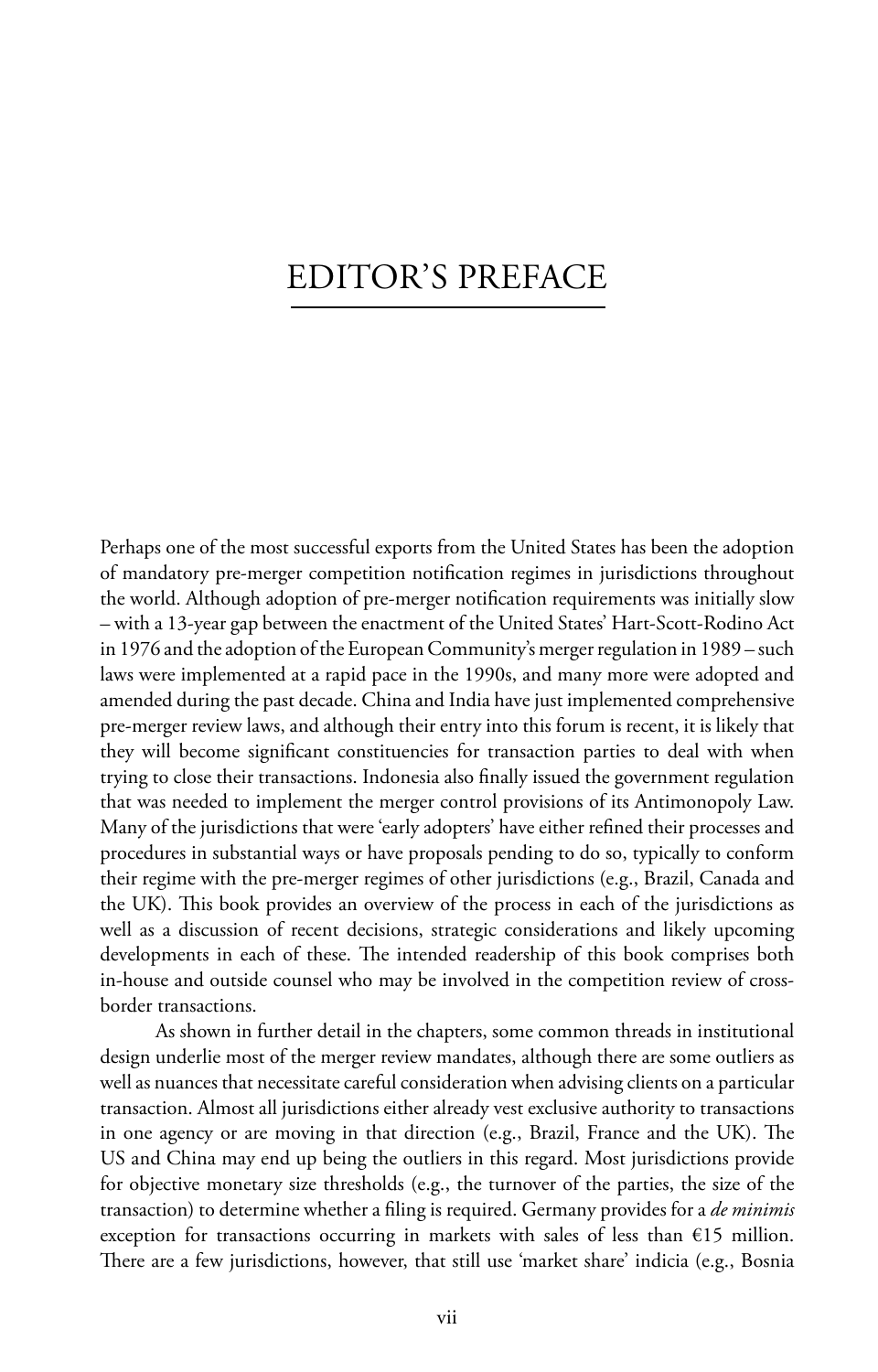and Herzegovina, Colombia, Lithuania, Portugal, Spain, Ukraine and the UK). Most jurisdictions require that both parties have some turnover or nexus to their jurisdiction. But, there are some jurisdictions that take a more expansive view. For instance, Turkey recently issued a decision finding that a joint venture ('JV') that produced no effect on Turkish markets was reportable because the JV's products 'could be' imported into Turkey. Germany also takes an expansive view, by adopting as one of its thresholds a transaction of 'competitively significant influence'. Although a few merger notification jurisdictions remain 'voluntary' (e.g., Australia, Singapore, the UK and Venezuela), the vast majority impose mandatory notification requirements.

Almost all jurisdictions require that the notification process be concluded prior to completion (e.g., pre-merger, suspensory regimes), rather than permitting the transaction to close as long as notification is made prior to closing. Many jurisdictions can impose a significant fine for failure to notify before closing even where the transaction raises no competition concerns (e.g., Austria, the Netherlands, Romania, Spain and Turkey). Some jurisdictions impose strict time frames by which the parties must file their notification. For instance, Cyprus requires filing within one week of signing of the relevant documents and agreements; Brazil requires that the notification be made within 15 business days of execution of the agreements; and Hungary and Romania have a 30-calendar-day time limit from entering into the agreement for filing the notification. Some jurisdictions that mandate filings within specified periods after execution of the agreement also have the authority to impose fines for 'late' notifications (e.g., Bosnia and Herzegovina and Serbia) for mandatory pre-merger review by federal antitrust authorities.

Most jurisdictions more closely resemble the European Union model than the US model. In these jurisdictions, pre-filing consultations are more common (and even encouraged), parties can offer undertakings during the initial stage to resolve competitive concerns, and there is a set period during the second phase for providing additional information and for the agency to reach a decision. In Japan, however, the Japanese Federal Trade Commission ('JFTC') announced in June 2011 that it would abolish the prior consultation procedure option. When combined with the inability to 'stop the clock' on the review periods, counsel may find it more challenging in transactions involving multiple filings to avoid the potential for the entry of conflicting remedies or even a prohibition decision at the end of a JFTC review. Some jurisdictions, such as Croatia, are still aligning their threshold criteria and process with the EU model. There remain some jurisdictions even within the EU that differ procedurally from the EU model. For instance, in Austria the obligation to file can be triggered if only one of the involved undertakings has sales in Austria as long as both parties satisfy a minimum global turnover and have a sizeable combined turnover in Austria.

The role of third parties also varies across jurisdictions. In some jurisdictions (e.g., Japan) there is no explicit right of intervention by third parties, but the authorities can choose to allow it on a case-by-case basis. In contrast, in South Africa, registered trade unions or representatives of employees are even to be provided with a redacted copy of the merger notification and have the right to participate in Tribunal merger hearings and the Tribunal will typically permit other third parties to participate. Bulgaria has announced a process by which transaction parties even consent to disclosure of their confidential information to third parties. In some jurisdictions (e.g., Australia, the EU and Germany), third parties may file an objection against a clearance.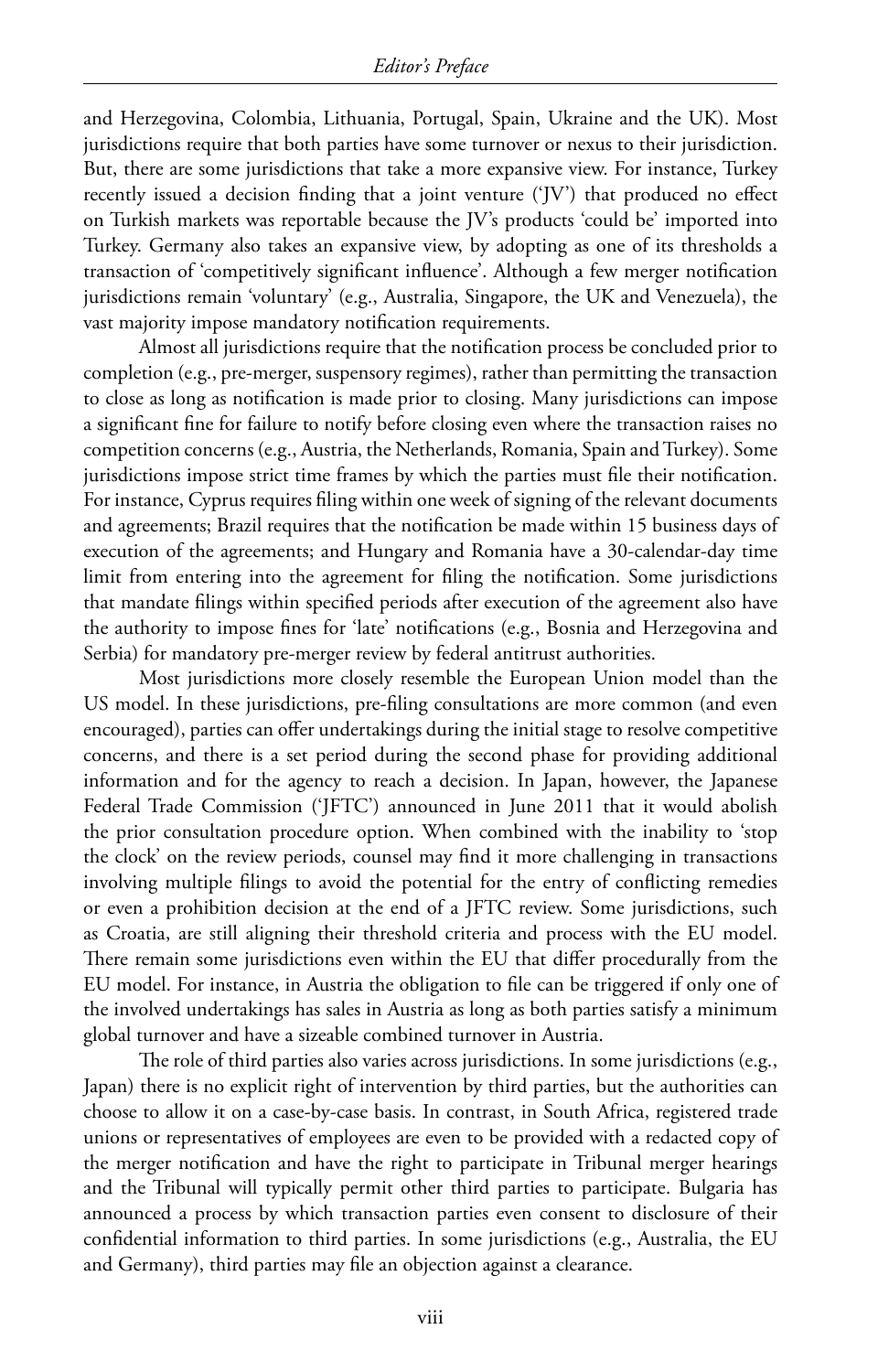In almost all jurisdictions, once the authority approves the transaction, it cannot later challenge the transaction's legality. The US is one significant outlier with no bar for subsequent challenge, even decades following the closing, if the transaction is later believed to have substantially lessened competition. Canada, in contrast, provides a more limited time period for challenging a notified transaction.

As discussed below, it is becoming the norm in large cross-border transactions raising competition concerns for the US, EU and Canadian authorities to work closely with one another during the investigative stages, and even in determining remedies, minimising the potential of arriving at diverging outcomes. Regional cooperation among some of the newer agencies has also become more common; for example, the Argentinian authority has worked with that in Brazil, and Brazil's CADE has worked with Chile and with Portugal. Competition authorities in Bosnia and Herzegovina, Bulgaria, Croatia, Macedonia, Serbia, Montenegro and Slovenia similarly maintain close ties and cooperate on transactions. In transactions not requiring filings in multiple EU jurisdictions, Member States often keep each other informed during the course of an investigation. In addition, transactions not meeting the EU threshold can nevertheless be referred to the Commission in appropriate circumstances. In 2009, the US signed a memorandum of understanding with the Russian Competition Authority to facilitate cooperation; China has 'consulted' with the US and EU on some mergers and entered into a cooperation agreement with the US authorities in 2011, and the US has also announced plans to enter into a cooperation agreement with India.

Minority holdings and concern over 'creeping acquisitions', in which an industry may consolidate before the agencies become fully aware, seem to be gaining increased attention in many jurisdictions, such as Australia. Some jurisdictions will consider as reviewable acquisitions in which only 10 per cent interest or less is being acquired (e.g., Serbia for certain financial and insurance mergers), although most jurisdictions have somewhat higher thresholds (e.g., Korea sets the threshold at 15 per cent of a public company and otherwise 20 per cent of a target; and Japan and Russia, at any amount exceeding 20 per cent of the target). Jurisdictions will often require some measure of negative (e.g., veto) control rights, to the extent that it may give rise to *de jure* or *de facto* control (e.g., Turkey).

Given the ability of most competition agencies with pre-merger notification laws to delay, and even block, a transaction, it is imperative to take each jurisdiction – small or large, new or mature – seriously. China, for instance, in 2009 blocked the Coca-Cola Company's proposed acquisition of China Huiyuan Juice Group Limited and imposed conditions on four mergers involving non-Chinese domiciled firms. In *Phonak/ReSound* (a merger between a Swiss undertaking and a Danish undertaking, each with a German subsidiary), the German Federal Cartel Office blocked the merger worldwide even though less than 10 per cent of each of the undertakings was attributable to Germany. Thus, it is critical from the outset for counsel to develop a comprehensive plan to determine how to navigate the jurisdictions requiring notification, even if the companies operate primarily outside some of the jurisdictions.

For transactions that raise competition issues, the need to plan and to coordinate among counsel has become particularly acute. As discussed in the last chapter, it is no longer prudent to focus merely on the larger mature authorities, with the expectation that other jurisdictions will follow their lead or defer to their review. In the current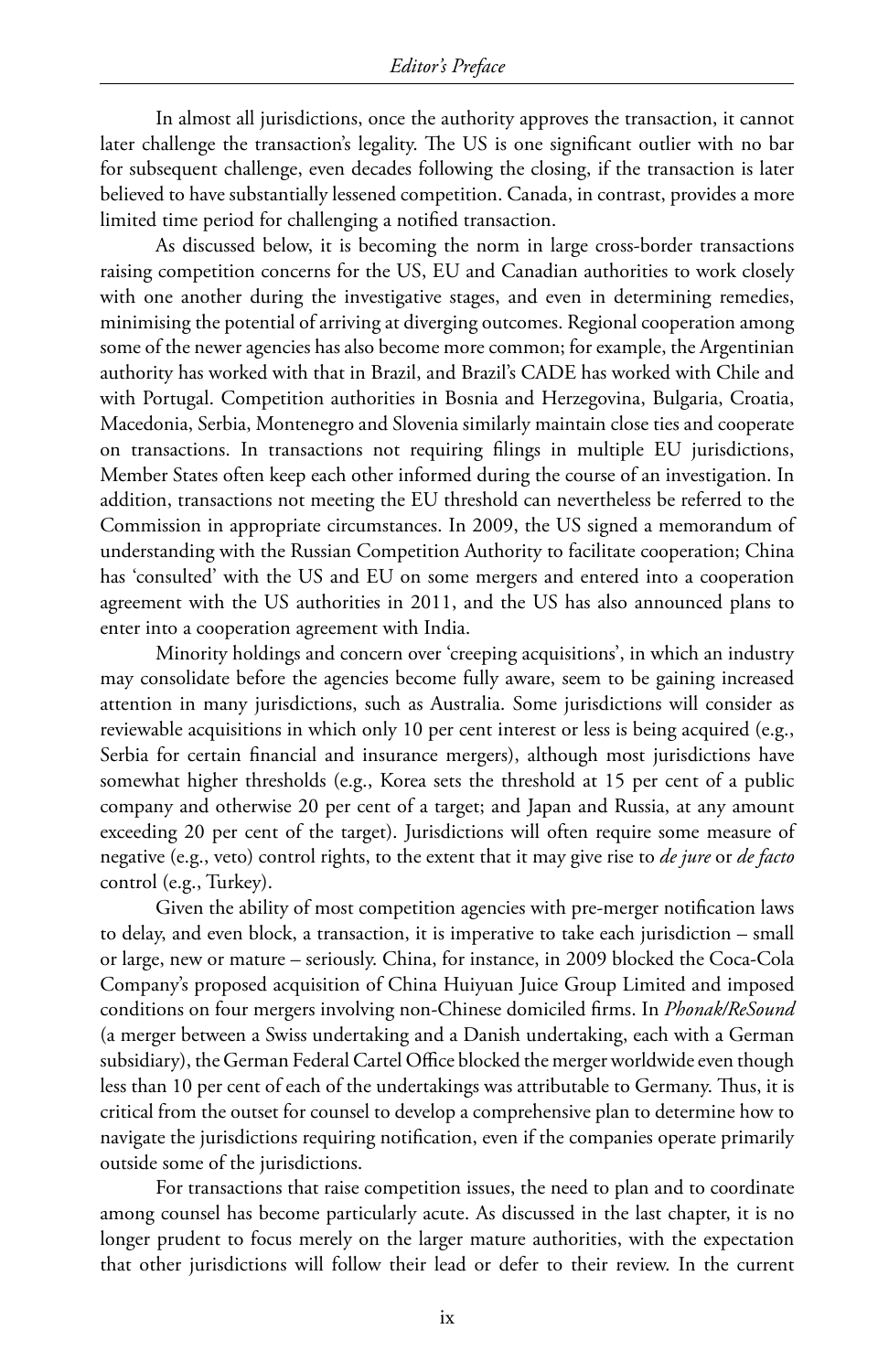environment, obtaining the approval of jurisdictions such as China and Brazil can be as important as the approval of the US or EU. This book should provide a useful starting point in this important aspect of any cross-border transaction being contemplated in the current enforcement environment.

**Ilene Knable Gotts** Wachtell, Lipton, Rosen & Katz New York

July 2012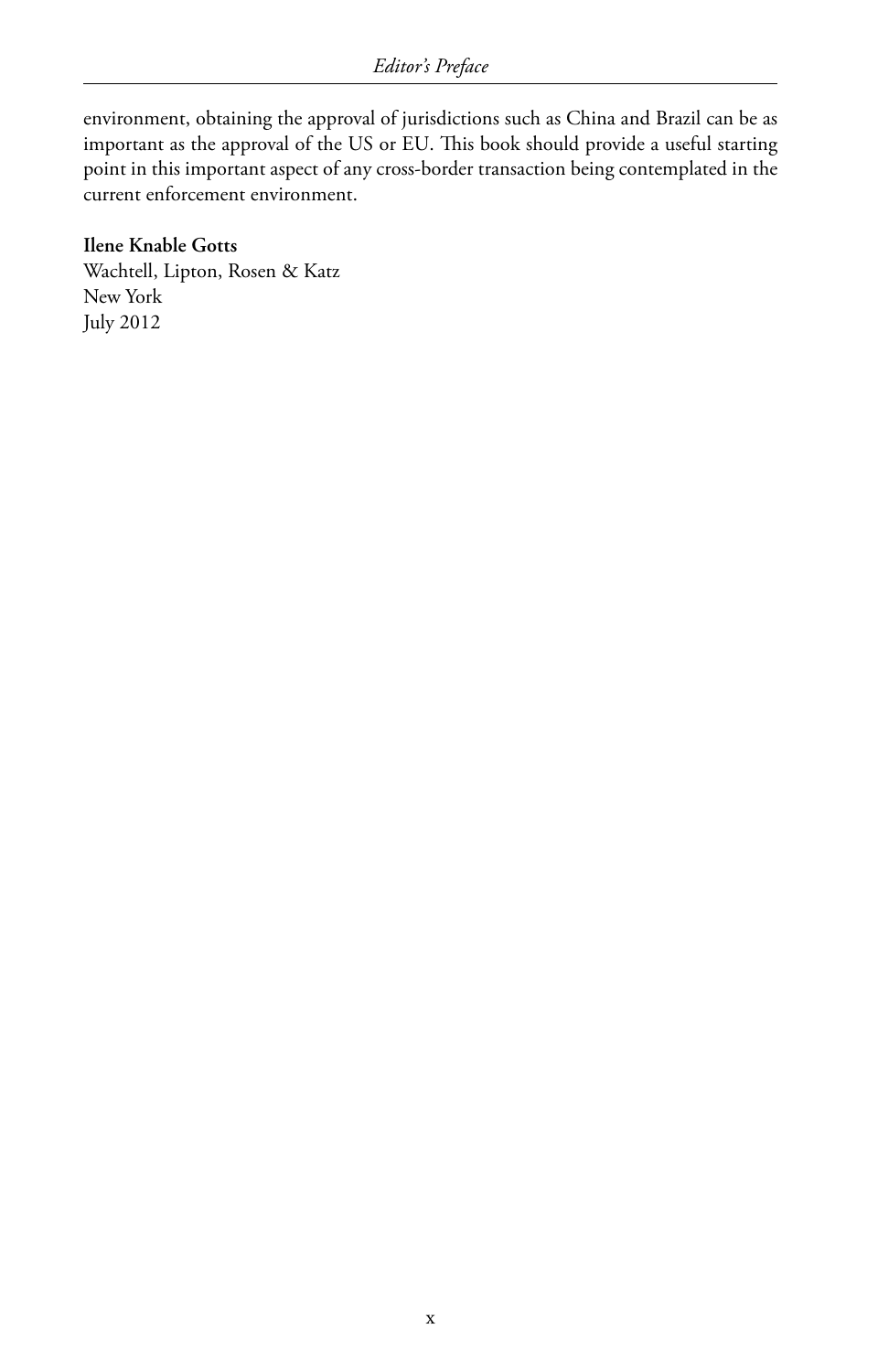#### **Chapter 26**

## **JAPAN**

*Yusuke Nakano, Vassili Moussis and Tatsuo Yamashima1*

#### **I INTRODUCTION**

Merger control was introduced in Japan by the 1947 Japanese Antimonopoly Act ('the AMA') together with Japan's first competition rules. Merger control is enforced by the Japan Fair Trade Commission ('the JFTC'), which was established as an independent administrative office with broad enforcement powers and is composed of a chairman and four Commissioners. The JFTC has primary jurisdiction over the enforcement of merger control under the AMA.

#### **i Pre-merger notification**

#### *Types of regulated mergers and thresholds*

Mergers,2 business transfers, corporate splits (or demergers), joint share transfers and share acquisitions (including joint ventures) are subject to prior notification under the AMA if they exceed certain thresholds. M&A transactions whose schemes involve more than one of these transactions (e.g., an acquirer merges with a target after acquiring shares in the target) are separately analysed at each step of the transaction and may require separate filings for each of the various transactional steps.

Joint ventures are also notifiable as long as they satisfy the thresholds for share acquisitions. Unlike the EU, Japanese law does not make a distinction between fullfunction and non-full-function joint ventures. A notification is also required when a partnership (including a limited liability partnership) formed under Japanese law or under foreign laws acquires shares in another company through the partnership. The

<sup>1</sup> Yusuke Nakano is a partner, Vassili Moussis is a senior foreign counsel and Tatsuo Yamashima is a senior associate at Anderson Mōri & Tomotsune.

<sup>2</sup> The JFTC uses the term 'merger' in its English translation of the AMA to describe what is called 'amalgamation' in many other jurisdictions.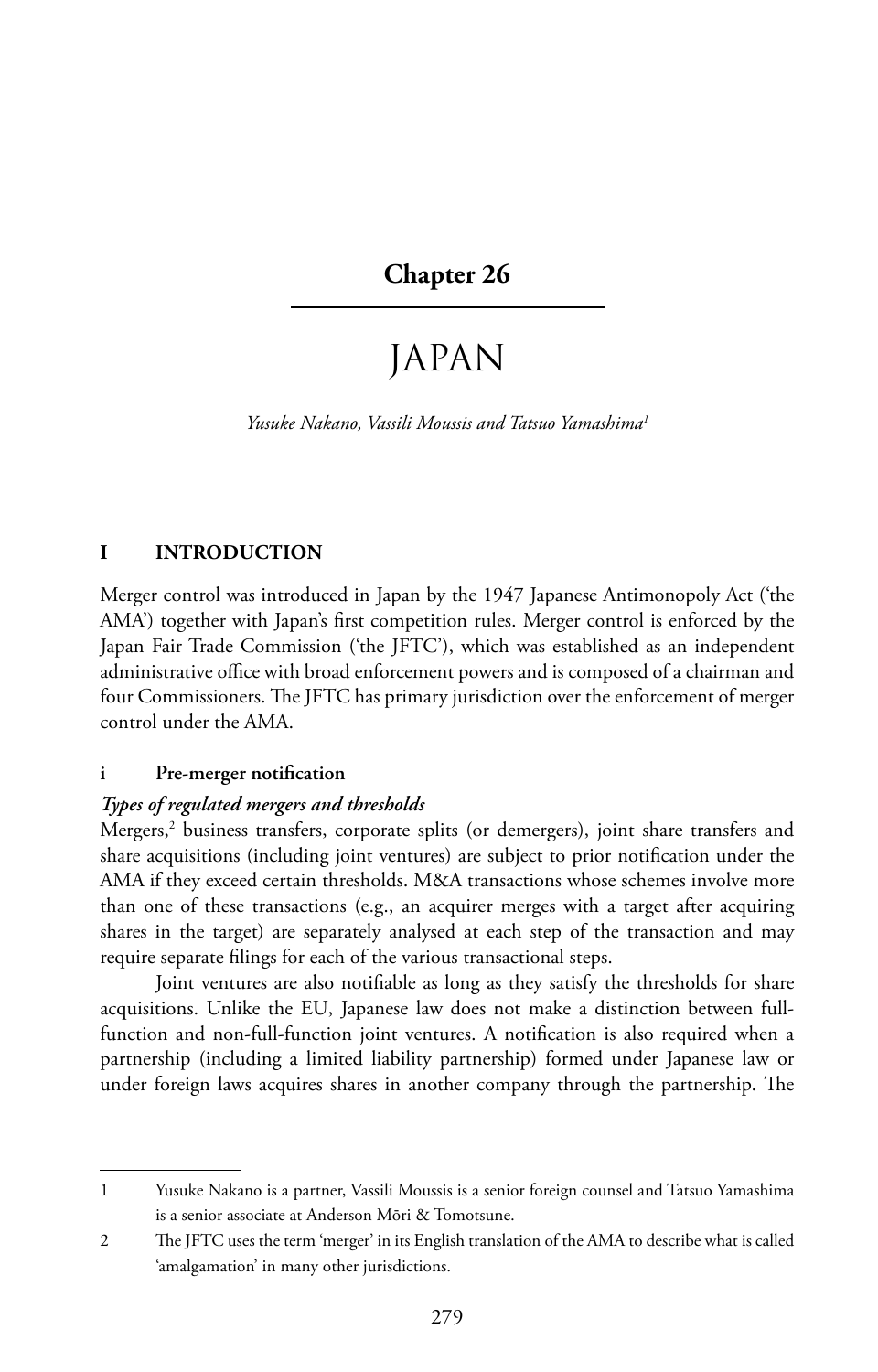controlling company of such partnership should file a prior notification if the filing thresholds are otherwise satisfied.3

Generally speaking, no notification is required for transactions that amount to internal reorganisations of companies within a combined business group.<sup>4</sup>

#### *Domestic turnover*

Domestic turnover, which is defined as the total amount of the price of goods and services supplied in Japan during the latest fiscal year,<sup>5</sup> is used as a decisive factor in the thresholds. The same thresholds will be used for both domestic and foreign companies, whereas the old system applied different thresholds for foreign and domestic companies.

According to the Merger Notification Rules, the domestic turnover of a company includes the sales amount accrued through direct importing into Japan regardless of whether the company has any presence in Japan.

More precisely, domestic turnover is the total amount of the following three categories of sales:<sup>6</sup>

- *a* sales amount derived from the sale of goods (including services) sold to domestic consumers (individuals excluding those who are transacting business);
- *b* sales amount derived from the sale of goods (including services) supplied in Japan to purchasers who are corporations or other business entities or individuals who are transacting business ('business entities'); but excluding sales of goods (or services) that it is thought, at the time of entering into the contract, would be shipped outside Japan, or shipped to branch offices in foreign countries of such business entities, without any change to their nature or characteristics; and
- *c* sales amount derived from the sale of goods (including services) to be supplied outside Japan to business entities but for which it is thought, at the time of entering into the contract, would be shipped into Japan, or shipped to the branch offices in Japan of such business entities, without any change to their nature or characteristics.

<sup>3</sup> Article 10, Paragraph 5 of the AMA.

<sup>4</sup> A combined business group consists of all of the subsidiaries of the ultimate parent company. It should be noted that a company will generally be considered to be part of a combined business group not only when 50 per cent or more of the voting rights of a company are held by another company, but also if its financial and business policy is 'controlled' by the other company. The Merger Notification Rules specify a detailed threshold for 'control' to exist, which might be found even in cases where the ratio of beneficially owned voting rights is as low as 40 per cent. The concept of 'control' to decide which companies are to be included in the combined business group is in line with the concept of 'control' used to define group companies under the Ordinance for the Enforcement of Companies Act and thus is not an entirely new concept under Japanese law. In addition, these changes align the Japanese merger control with the merger rules of other countries, especially those of the EU.

<sup>5</sup> Article 10, Paragraph 2 of the AMA.

<sup>6</sup> Article 2, Paragraph 1 of the Merger Notification Rules.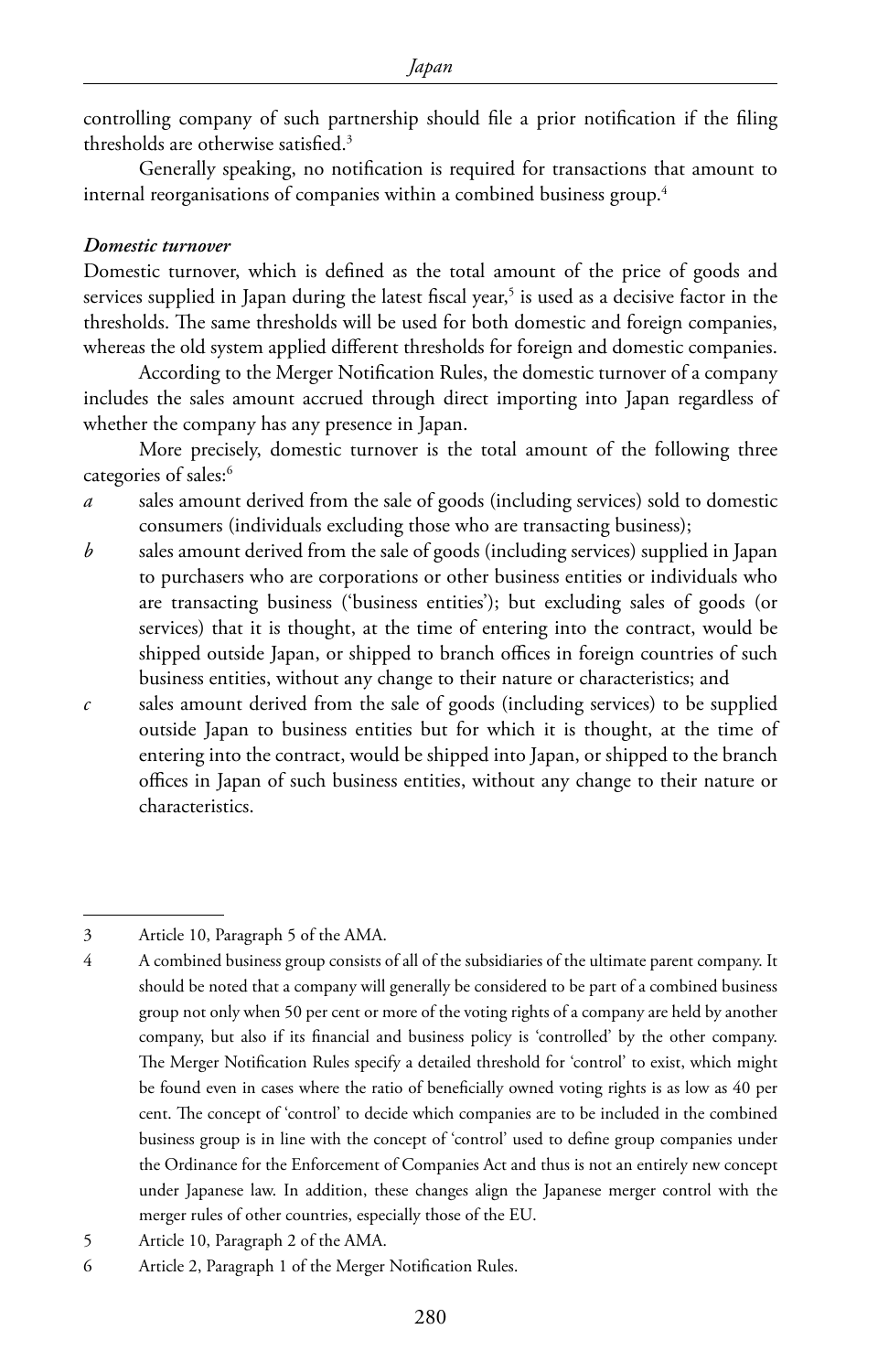In relation to this, the Merger Notification Rules allow some flexibility where the calculation of domestic turnover cannot be made in strict compliance with those rules, in which case it is permitted to use a different method to calculate the amount of the domestic turnover, as long as it is in line with the purpose of the above specified method and in accordance with generally accepted accounting principles.<sup>7</sup>

#### *Notification thresholds for each type of transaction*

For share acquisitions (including joint ventures), the thresholds are based both on domestic turnover and the level of shareholding in the target. First, the aggregate domestic turnover of all corporations within the combined business group of the acquiring corporation must exceed ¥20 billion and the aggregate domestic turnover of the target corporation and its subsidiaries must exceed  $\frac{1}{2}$  billion<sup>8</sup> to meet the filing requirement. Second, such acquisition must result in the acquirer holding more than 20 or 50 per cent of the total voting rights of all the shareholders of the target (so that an acquisition that increases a shareholding from 19 per cent to 21 per cent requires a filing, but an acquisition that increases a shareholding from 21 per cent to 49 per cent does not require one).<sup>9</sup> It should be noted that a minority ownership of 20 per cent will be caught regardless of whether the acquirer will take control of the target company.

For mergers and joint share transfers,<sup>10</sup> the thresholds are based on domestic turnover. The aggregate domestic turnover of the combined business group of one of the merging companies or of one of the companies intending to conduct the joint share transfer, must exceed ¥20 billion to meet the filing requirement. Furthermore, the aggregate domestic turnover of the combined business group of one other participating company must exceed ¥5 billion.

For business transfers, the thresholds are based on domestic turnover. The aggregate domestic turnover of all corporations within the combined business group of the acquiring corporation must exceed ¥20 billion to meet the filing requirement. Furthermore, separate thresholds are applied for the transferring corporation, depending on whether the transfer includes the whole business or a substantial part of the business (or the whole or a substantial part of fixed assets used for the business). In the former case, a threshold of ¥3 billion of domestic turnover applies to the transferring corporation; in the latter, a threshold of ¥3 billion of domestic turnover attributable to the target business applies.

For corporate splits, there are a number of relevant thresholds but essentially the ¥20 billion and ¥5 billion thresholds described above apply here also (although in some cases the thresholds can be lower).

<sup>7</sup> Article 2, Paragraph 2 of the Merger Notification Rules.

<sup>8</sup> Article 10, Paragraph 2 of the AMA.

<sup>9</sup> Article 16, Paragraph 3 of the Implementation Rules of the AMA.

<sup>10</sup> This refers to a specific structure under the Japanese law, which involves two or more companies transferring their shares into a new holding company in exchange of shares from that holding company.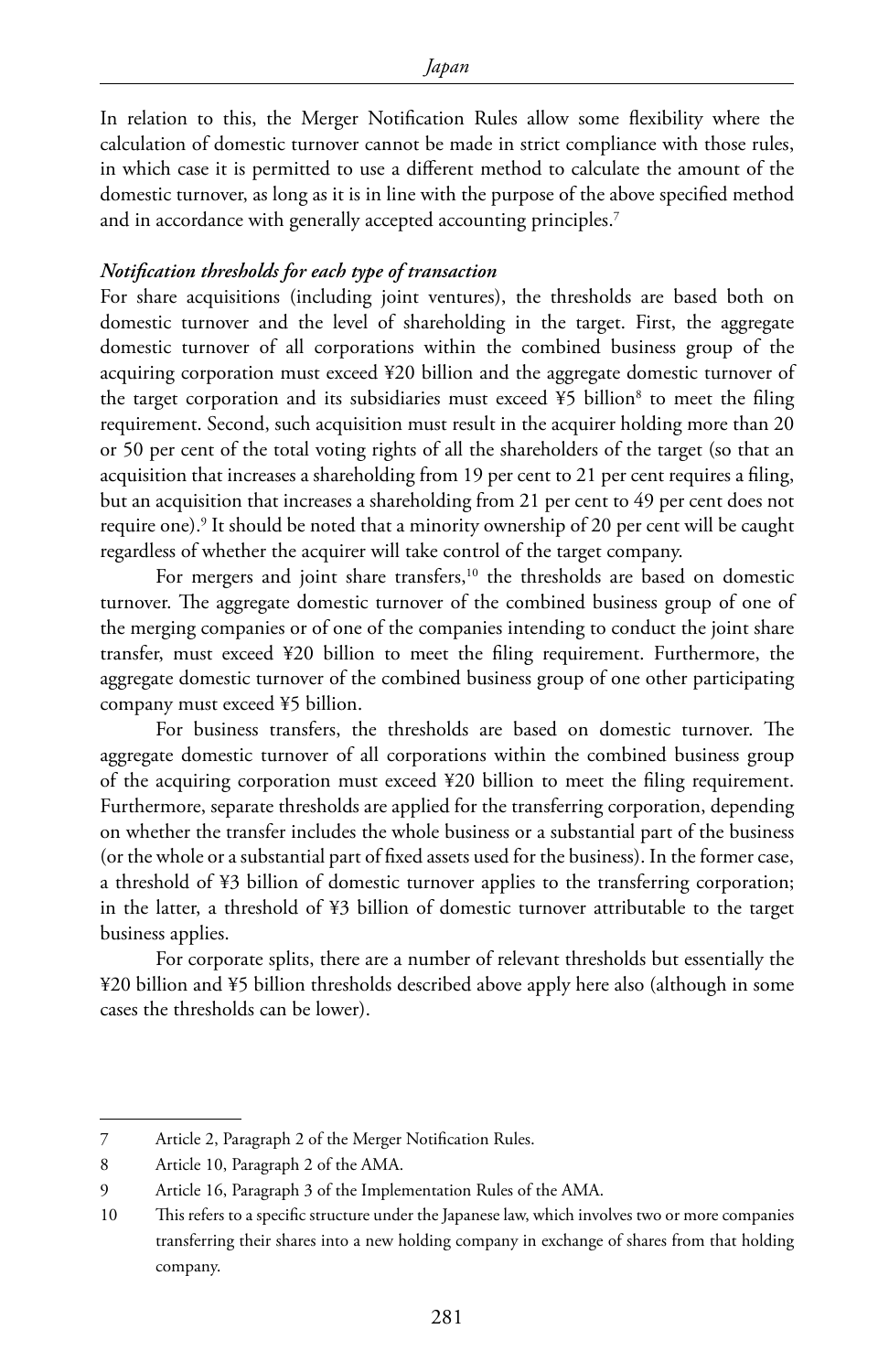#### **ii Regulations and guidelines relating to merger control issued in the past year**

Up until the end of June 2011, M&A transactions were usually<sup>11</sup> submitted to the JFTC under the voluntary consultation procedure ('the Prior Consultation') prior to the formal statutory filing of a proposed transaction under the AMA, pursuant to the Prior Consultation Guidelines. Under the Prior Consultation, the JFTC would make up its mind about a particular case at this early stage and would usually keep to that opinion in the formal notification procedure thereafter.

However, the JFTC announced in June 2011 that it would abolish the Prior Consultation as of 1 July 2011, and thus it would no longer provide its conclusion on substantive issues at the pre-notification stage. The abolition of the Prior Consultation means that the review of a proposed transaction would only start at the formal notification stage and would last 30 calendar days with a possible 90 calendar days extension (from the date of the receipt of all of the additional information requested by the JFTC) in complex cases.

Also, in order to increase the transparency of the formal review process, the JFTC publicised its Policy for Merger Review<sup>12</sup> in June 2011 (effective 1 July 2011) and made clear in the policy that it will provide the notifying parties with an explanation of any issues it has identified during the Phase I or Phase II investigation, when requested by the notifying party or when the JFTC finds such explanation necessary. Further, the JFTC made clear in the Policy for Merger Review that the notifying parties can submit opinions (including proposed remedies) at any time during the review period. The parties will still have the opportunity to consult with the JFTC prior to the formal notification but according to the JFTC's stated policy, only with regard to non-substantive issues such as the method of completing the notification form.

Concurrently with the publication of the Policy for Merger Review, the Merger Guidelines<sup>13</sup> have also been amended to increase the transparency of the substantive review.

#### **II YEAR IN REVIEW**

During the fiscal year 2011 (1 April 2011 to 31 March 2012) the JFTC publicly announced that it had opened Phase II reviews during the Prior Consultation stage in three cases.

<sup>11</sup> In many cases not involving the Prior Consultation procedure under the Prior Consultation Guidelines described in this section, the notifying parties, nevertheless, informally approached the JFTC before submission to discuss substantive issues such as market definition or calculation of market shares. In general, complex cases were submitted to the JFTC through the Prior Consultation procedure.

<sup>12</sup> Policies Concerning Procedures of Review of Business Combination (14 June 2011).

<sup>13</sup> The Guidelines to Application of the Antimonopoly Act Concerning Review of Business Combination (31 May 2004 (as amended)).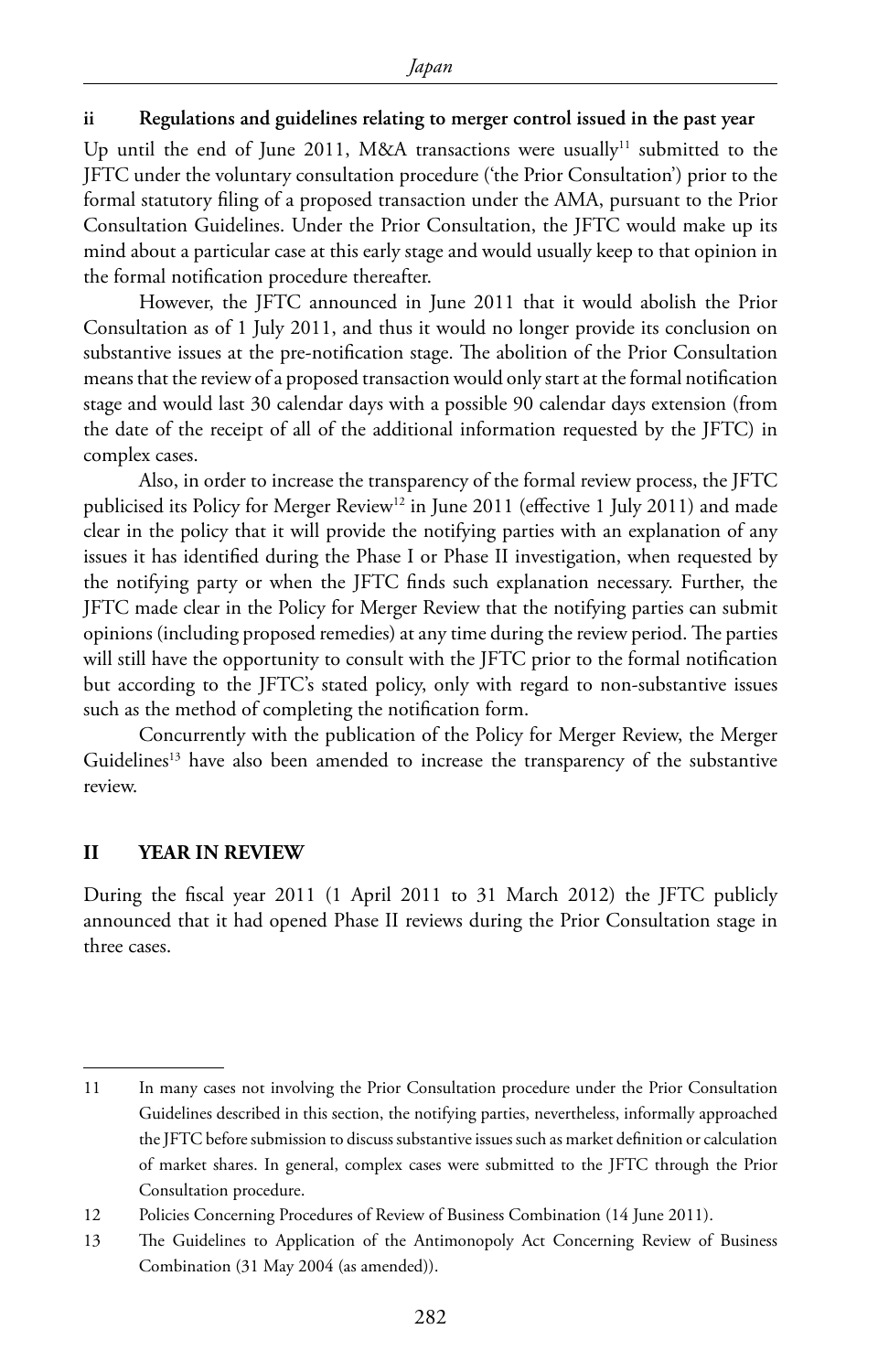#### **i Significant transactions in 2011**

#### *Nippon Steel/Sumitomo Metal merger*

On 31 May 2011, the JFTC opened a Phase I review in relation to the proposed merger<sup>14</sup> between Nippon Steel Corporation and Sumitomo Metal Industries, Ltd. The JFTC then initiated a Phase II review procedure and requested additional information from the parties on 30 June 2011. The JFTC confirmed receipt of all of the additional information and the remedy proposal on 9 November 2011, and granted conditional clearance to the proposed merger on 14 December 2011, following the submission of proposed remedies by the parties.<sup>15</sup> The proposed remedies included an obligation to provide the trading rights for non-oriented electrical steel sheets to a third party at a price equivalent of the production cost and to supply a new entrant on reasonable conditions equivalent to those offered to the parties' affiliates in relation to the high-pressure gas pipeline engineering business. These remedies corresponded to the JFTC's concern that the proposed merger would substantially restrain competition in the above two businesses, as the JFTC's investigation found that, post-transaction, the parties would hold market shares of 55 to 60 per cent with only one competitor in each of those markets. It is important to note in relation to the duration of the Phase II proceedings that although the AMA requires the JFTC to notify the parties of its decision within 90 calendar days from the date it receives all the requested additional information, in practice, the 90 calendar-day period may be significantly shortened. In this particular case, the JFTC cleared the transaction five weeks after the initiation of the Phase II proceedings.

#### *Mergers in the hard disk drive sector*

Other notable transactions notified under the new notification procedure concerned the two proposed mergers in the hard disk drive ('HDD') sector: the acquisition of the HDD business of Samsung Electronics Co Ltd by Seagate Technology International ('Seagate') and the acquisition of the shares of Viviti Technologies Ltd by Western Digital Ireland, Ltd ('WDI'). In relation to the acquisition by Seagate, the JFTC opened a Phase I review on 19 May 2011 and a Phase II review on 17 June 2011. The JFTC confirmed receipt of all the requested additional information on 27 October 2011 and cleared the proposed acquisition unconditionally on 15 December 2011. In relation to the acquisition by WDI, the JFTC opened a Phase I review on 10 June 2011 and a Phase II review on 4 July 2011. The JFTC confirmed receipt of all the requested additional information on 26 August 2011, and granted conditional clearance to the proposed acquisition on 24 November 2011 following the proposal of remedies by the parties.16

Importantly, the JFTC expressly stated that because the transactions were planned to take place at around the same time, the JFTC's review of each transaction would take into account the other transaction. In this regard, the JFTC expressed concern that the proposed mergers would substantially restrain competition with regard to

<sup>14</sup> After the JFTC's clearance, the scheme was later changed to an acquisition of shares by Nippon Steel in Sumitomo Metal.

<sup>15</sup> www.jftc.go.jp/en/pressreleases/uploads/2011\_Dec\_14.pdf.

<sup>16</sup> www.jftc.go.jp/en/pressreleases/uploads/2011\_Dec\_28.pdf.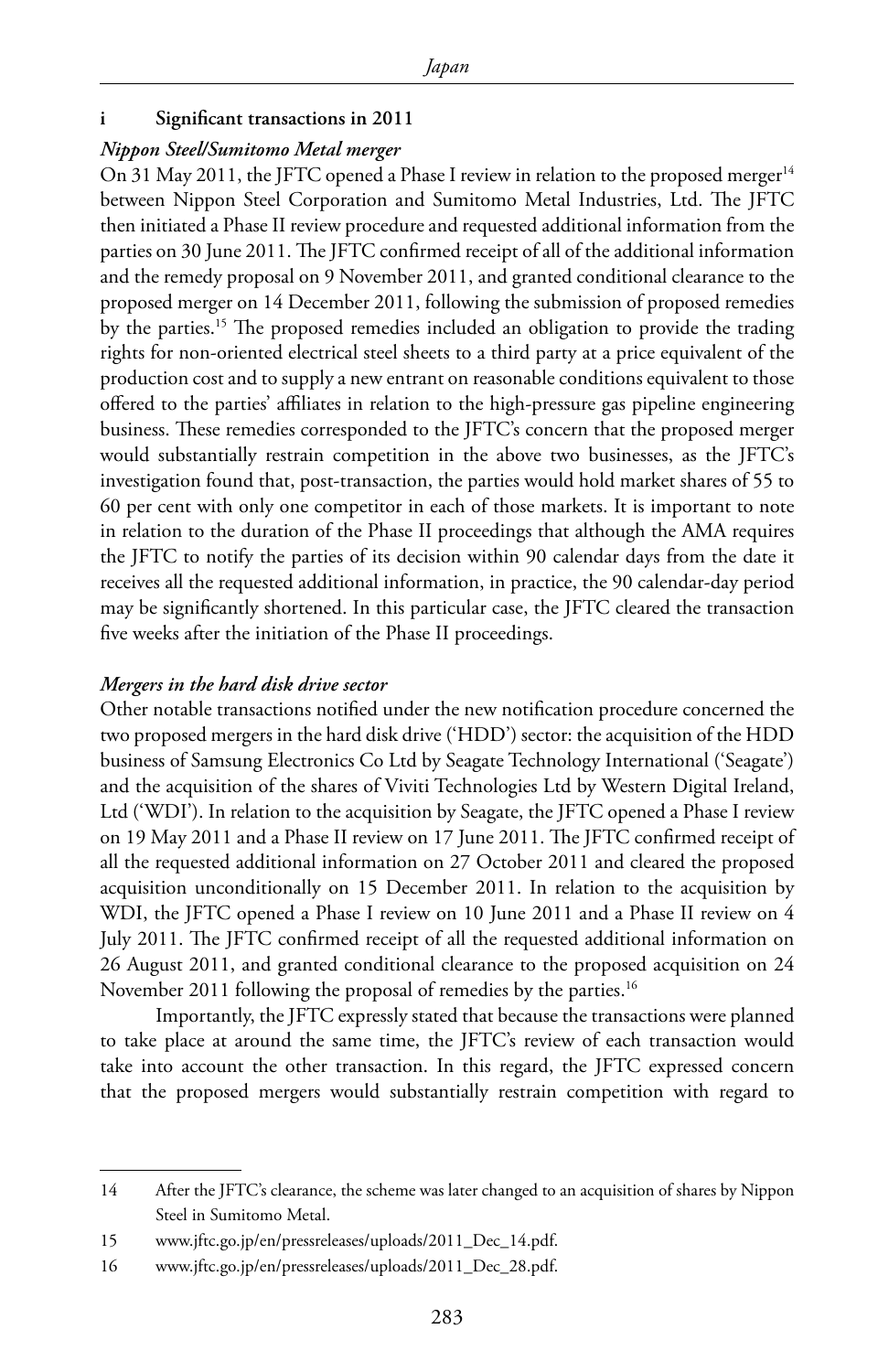3.5-inch HDDs for PCs and consumer electronic devices because post-transaction there would remain only two competitors having market shares of approximately 50 per cent each. The remedies offered by WDI included the divesture of manufacturing facilities representing approximately 10 per cent of its market share in 2010 for 3.5-inch HDDs to a new entrant, together with the use of IP rights required for the manufacture and sale of such HDDs. The JFTC considered that the above remedies would ensure sufficient competition in the market so that not only unilateral but also coordinated behaviour were not likely to substantially restrain competition in the market post-transactions. No remedies were offered by Seagate.

#### **ii Statistics of the JFTC's activity**

According to the JFTC, the total number of merger notifications for the fiscal year 2011 was 275. Two cases were cleared subject to conditions under Phase II review, while one case was cleared without any conditions under Phase II review. There were no formal prohibition decisions during the fiscal year 2011.

#### **III THE MERGER CONTROL REGIME**

#### **i Waiting periods and time frames**

In the case of a merger (or corporate split or joint share transfer), both companies intending to effect such a transaction are jointly responsible for the filing. In the case of a business transfer, the receiving company is responsible for the filing. In the case of a share acquisition, the acquiring party is responsible for making the filing. There are no filing fees.

In terms of time frames, the standard 30-day waiting period will apply, during which the JFTC may request additional information in the form of reports, data, etc. In certain cases the JFTC may shorten the 30-day waiting period (see Section III.ii, *infra*). If the JFTC intends to order necessary measures regarding the M&A transaction, it will notify the parties within the 30-day waiting period (or if such period is shortened, within the shortened period), or if the JFTC has requested additional information within the 30-day waiting period, within the longer period of either 120 calendar days from the date of receipt of the initial notification, or 90 calendar days from the date of the JFTC's receipt of all of the additional information. It should be noted that the JFTC does not have the power to 'stop the clock' in either of the Phase I or Phase II review periods, although it is possible for the notifying party to 'pull and refile' the notification during Phase I.

#### **ii Parties' ability to accelerate the review procedure**

It is generally possible to accelerate the review process by way of submitting a written request to the JFTC. The Merger Guidelines state that the JFTC may shorten the waiting period when it is evident that the notified merger may not substantially restrain competition in any relevant market.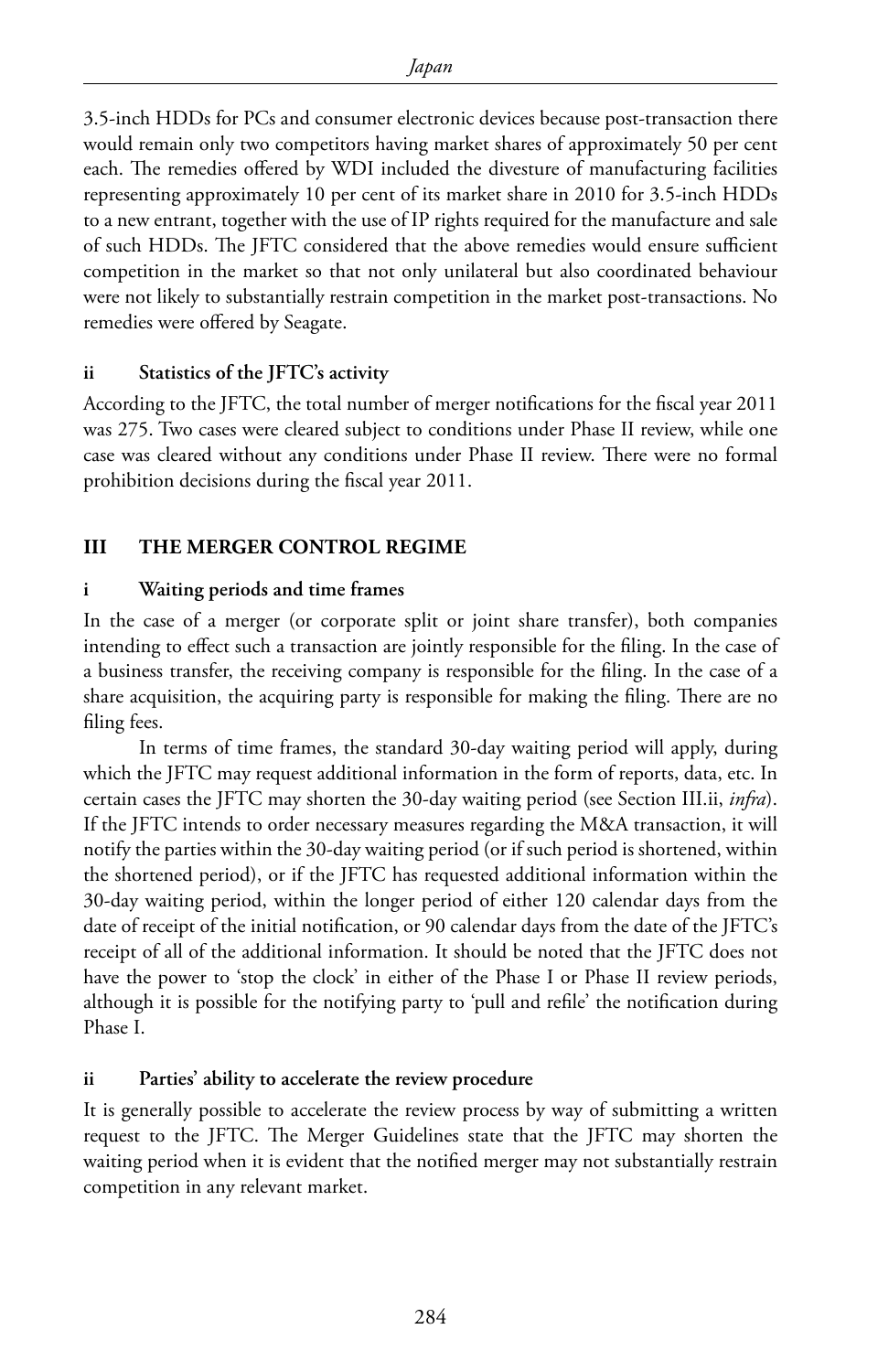#### **iii Third-party access to the file and rights to challenge mergers**

#### *Access to the file*

Complainants have no right to access the merger notification files. Further, according to the Policy for Merger Review, the JFTC will disclose a short summary of the proposed merger only if the review moves on to Phase II. This means that third parties cannot confirm whether a merger has actually been notified, unless such disclosure from the JFTC happens.

#### *Rights to challenge mergers*

Interventions by interested parties in the JFTC proceedings have not historically been common in Japan. This practice has, however, started to change as exemplified by interventions made before the JFTC in relation to the proposed *BHP Billiton/Rio Tinto* joint venture case by Japanese steel manufacturers, as reported by the Japanese press.

There are two ways for complainants to make a submission to the JFTC in the course of a merger review: to notify the investigation bureau of a possible breach of the AMA and to notify the mergers and acquisitions divisions. With regard to notifications to the investigation bureau, anyone can submit notifications of a possible breach of the AMA.17 In addition, actual practice indicates that in some cases complaints have been made with the mergers and acquisitions division, although there is no explicit provision in the AMA for such submissions.

Also, the Policy for Merger Review states that, in case a merger review moves on to Phase II, the JFTC will invite opinions and comments from third parties. Public hearings can be held<sup>18</sup> if deemed necessary, but they have been extremely rare to date.

#### **iv Resolution of authorities' competition concerns, appeals and judicial review**

The JFTC can issue a cease-and-desist order when the JFTC believes that a proposed transaction's effect may be to substantially restrain competition in a particular field of trade (a relevant market). In a case of issuing a cease-and-desist order, the JFTC is required to explain the contents of the supporting evidence to the potential recipients of such order, and give them an opportunity to submit opinions as to the order.

When the JFTC issues a cease-and-desist order, the parties to the transaction can appeal this before the JFTC through an administrative hearing procedure. The parties can further appeal to the Tokyo High Court for annulment of the JFTC decision confirming the order, should the order be confirmed by the administrative hearing decision. A bill to amend the appeals' process is under discussion in the Diet (see Section V, *infra*).

#### **v Effect of regulatory review**

The JFTC frequently holds consultations with sector-specific regulators with regard to general issues as to the relationship between the JFTC's competition policy and sectorspecific public and industrial policies. In this regard, it is generally understood that the JFTC takes into consideration relevant public and industrial policy issues when ruling

<sup>17</sup> Article 45, Paragraph 1 of the AMA.

<sup>18</sup> Article 42 of the AMA.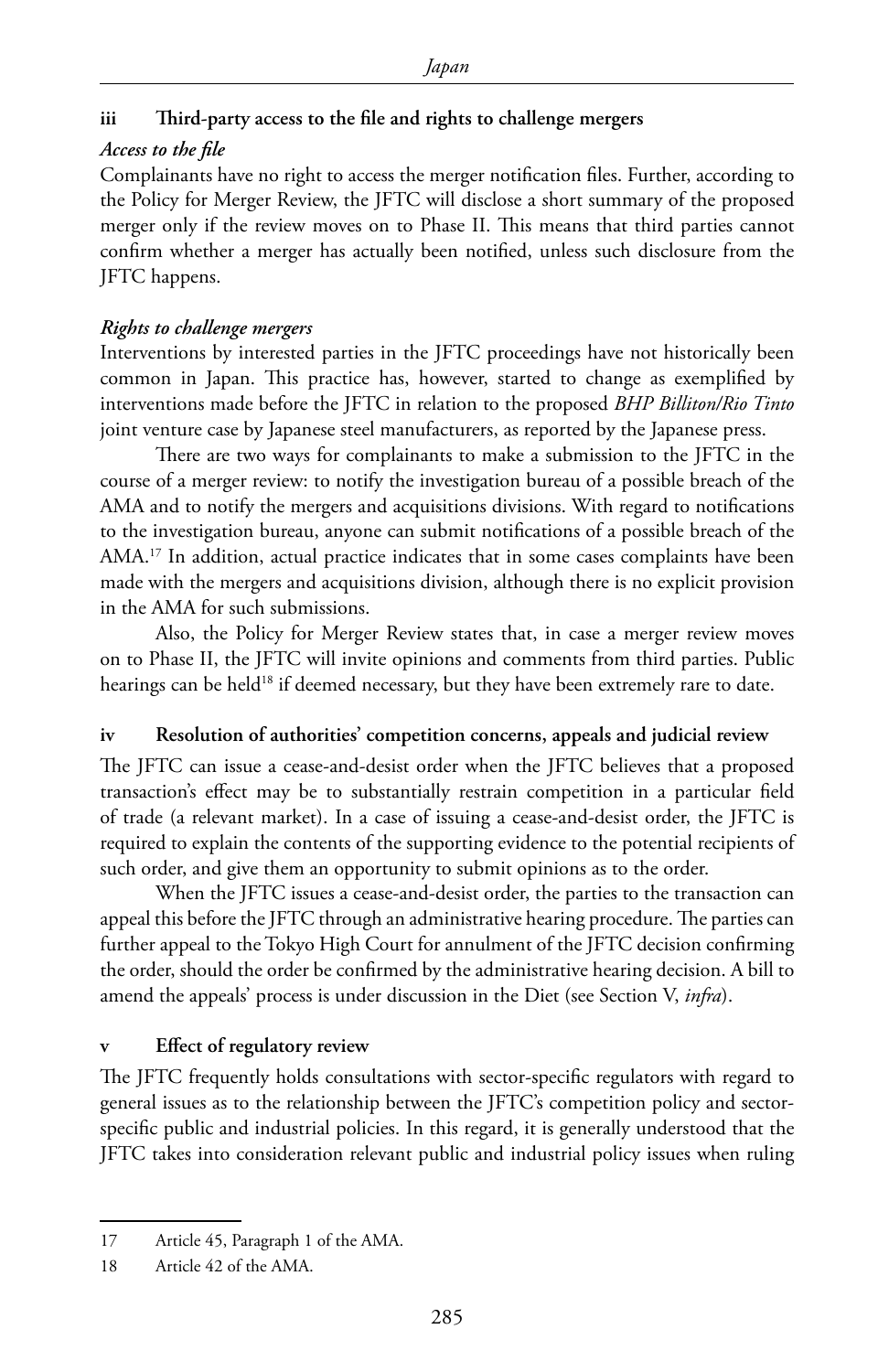on a given transaction, without prejudice to the independence of its competition policy review and merger review. Among the various government ministries, it is broadly believed that the Ministry of Economy, Trade and Industry has been active in advocating competition policy, but depending on the specifics of each case, other ministries may also have an involvement.

#### **vi Substantive review**

The Merger Guidelines clarify the category of M&A transactions whose impact on competition should be reviewed. Detailed rules are provided for market definition ('particular field of trade'). Importantly, the Merger Guidelines were amended in 2007 to clarify that the geographic market may be wider than the geographical boundaries of Japan, depending upon the international nature of the relevant business.

This means that it is much more likely that consolidation within certain sectors of the Japanese economy that are faced with competition from foreign imports, for example, will be easier because the widening of the actual geographical market may dilute their national market shares. Following the 2007 amendment to the Merger Guidelines, there have been several JFTC merger decisions where the JFTC defined the relevant geographical market to extend beyond Japan. One example involved TDK Corporation's acquisition from Alps Electric Co Ltd of fixed assets used for the manufacturing of magnetic heads. The JFTC ultimately determined that the proposed acquisition 'would not substantially restrain competition in any particular field of trade'. This decision was reached on the basis of a number of factors, including the consideration that, postacquisition, TDK would not be able to control prices because of the presence in the relevant market of a number of other significant competitors with excess supply capacity. Significantly, the JFTC decided that the relevant market consisted of the global market for magnetic heads. It is understood that the JFTC reached this conclusion based on its finding, among others, that magnetic head manufacturers sell their products at the same price regardless of the customers' geographical location. The JFTC reached a similar conclusion in the *HDD* case (see Section II, *supra*). It is likely that the JFTC will continue to define geographical markets that extend beyond Japan when assessing future transactions, depending on the actual conditions of competition.

In addition, the Merger Guidelines explain the factors that will be taken into account when assessing whether a certain M&A transaction's effect may be to substantially restrain competition. The Merger Guidelines provide an analysis of the substantive test for each of horizontal, vertical and conglomerate M&A transactions. Another indication of the sophistication of the JFTC's merger review can be found in the Merger Guidelines, which provide that the JFTC will closely analyse market conditions both before and after the transaction with a view to establishing the actual impact on competition of the transaction, including by analysing whether it is likely that such transaction may facilitate cooperation between market players (actively or tacitly).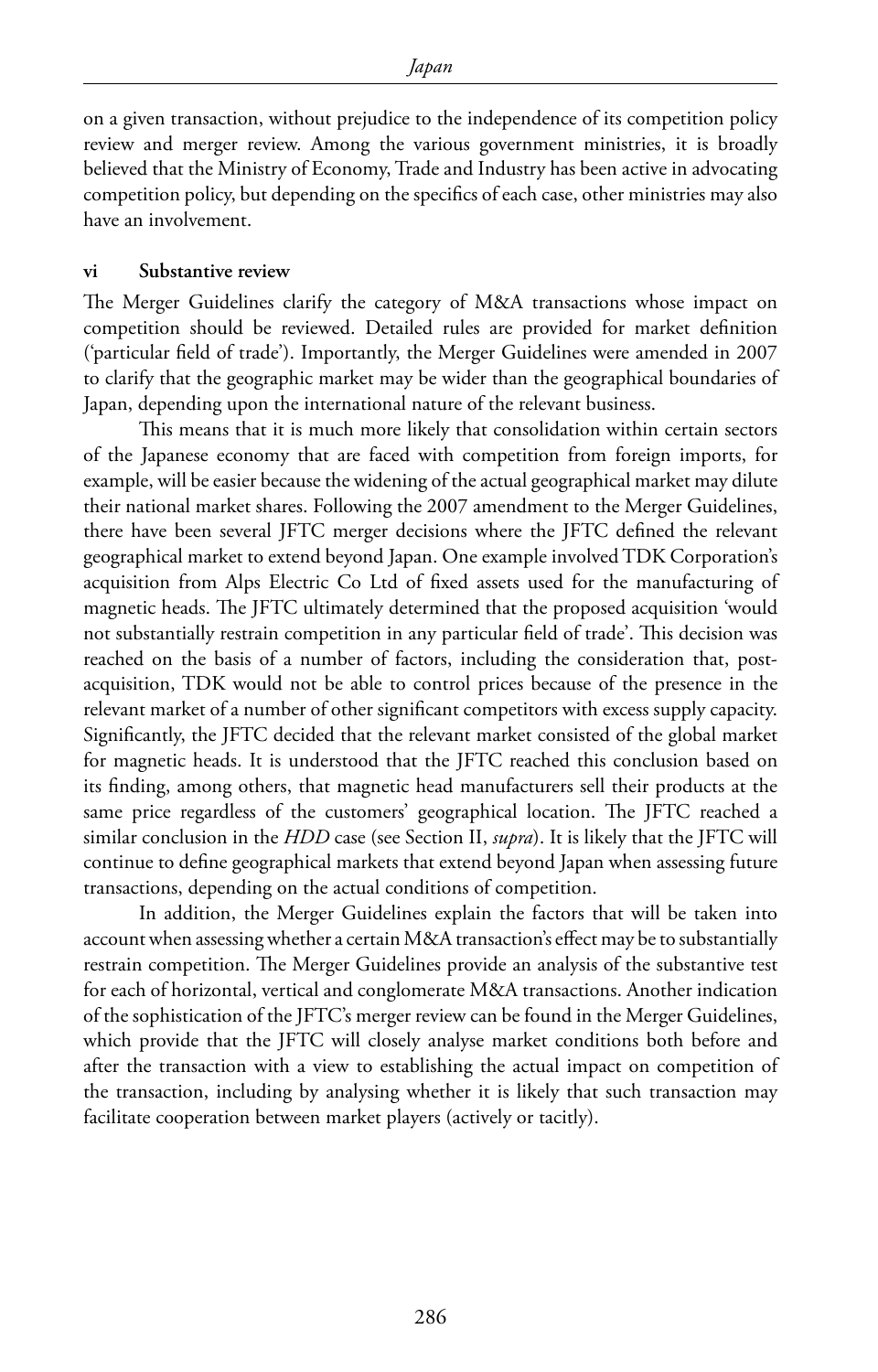#### **IV OTHER STRATEGIC CONSIDERATIONS**

#### **i Coordination with other jurisdictions**

#### *Cooperation between the JFTC and foreign competition authorities*

The JFTC has entered into bilateral cooperation agreements with the competition authorities of the United States, the European Union and Canada. Under these agreements, various levels of information exchanges and discussions can be made between the participating authorities. The JFTC is entitled to exchange information with other authorities as well, based on the conditions set out in the AMA.19

Among the recent cases for which the JFTC publicised the results of its review the JFTC worked with the Australian Competition & Consumer Commission, the European Commission, the German Federal Cartel Office and the Korea Fair Trade Commission in the *BHP Billiton/Rio Tinto* joint venture case. Moreover, in the *Panasonic/Sanyo* case, 10 competition authorities reviewed the transaction and the JFTC cleared the case in 2009 after working with authorities in the US and the EU. Most recently, in the *HDD* case, the JFTC exchanged information with the European Commission, the Federal Trade Commission of the US, and the Korea Fair Trade Commission.

#### *Coordination among attorneys from various jurisdictions*

As explained in Section I, *supra*, the JFTC announced that it would abolish the Prior Consultation as of 1 July 2011, which means that the substantive review of a proposed transaction would only start at the formal notification stage. Also, as explained at Section III, *supra*, each of the Phase I and Phase II review periods cannot be extended even in the cases where parties submit a remedy proposal to the JFTC, nor can the JFTC stop the clock. This might cause difficulties, especially in global merger notifications where the management of the filing schedule is important so as to avoid conflicting remedies or prohibition decisions at the end of the merger review procedure in various jurisdictions. Thus, coordination among Japanese and foreign attorneys is of even greater importance following the abolition of the Prior Consultation.

#### **ii Special situations**

#### *Failing company doctrine*

The Merger Guidelines recognise the 'failing company doctrine' and state that the effect of a horizontal merger would not be substantial if a party to the merger has recorded continuous and significant ordinary losses or has excess debt, or is unable to obtain finance for working capital and it is obvious that the party would be highly likely to go bankrupt and exit the market in the near future without the merger, so it is difficult to find any business operator that can rescue the party with a merger that would have less impact on competition than the business operator that is the other party to the merger.

In 2010, the JFTC reviewed the proposed acquisition of Showa Aluminum Powder KK by Toyo Aluminium KK and separately the proposed acquisition of Kishimoto Medical Science Laboratory by BML Inc and cleared both transactions taking

<sup>19</sup> Article 43-2 of the AMA.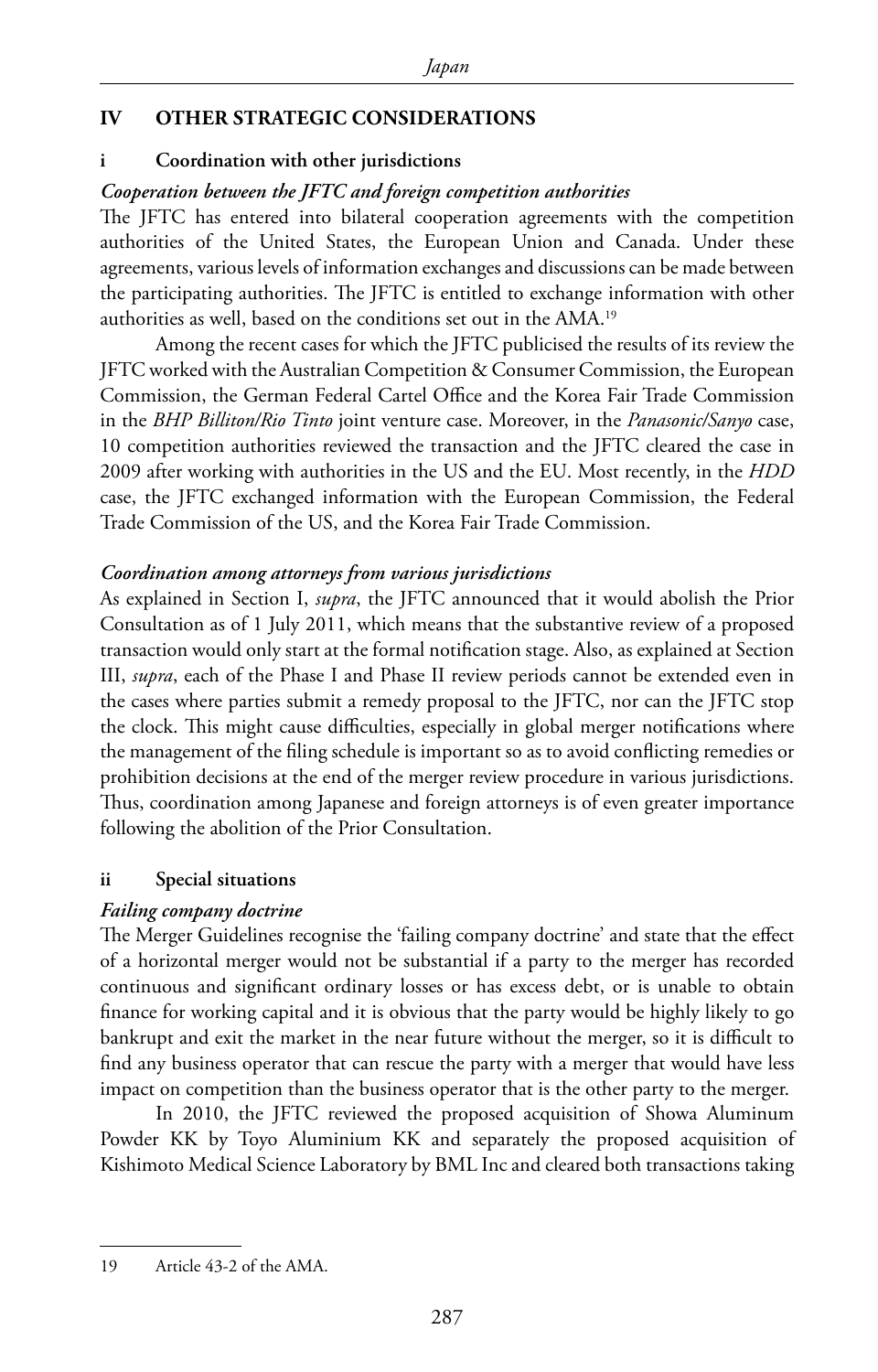into account, *inter alia*, the failing firm doctrine. More specifically, the JFTC cleared the case on the grounds, *inter alia*, that Showa had excessive levels of debt and was unable to get finance for working capital, as well as because it was highly likely that Showa would withdraw from the relevant markets in the near future. The JFTC also mentioned that it would have been very difficult for Showa to enter into a merger with another candidate that would have a lesser impact on competition compared with that with Toyo.

#### *Minority ownership interests*

It should be noted that minority ownership of over 20 per cent of the issued shares in a company is notifiable regardless of whether the acquirer will take control of the target company. Also, in the JFTC's substantive review, any companies that are in a close relationship with an acquirer or a target shall be deemed to be in a 'joint relationship'. Accordingly, these companies will be treated as a totally integrated group for the purpose of the substantive analysis and, for example, the Herfindahl-Hirschman Index will also be calculated based on the sales data of the integrated group as a whole. The joint relationship will be determined by taking into account various factors although, according to the Merger Guidelines, a minority shareholding of over 20 per cent and the absence of shareholders with larger shareholding ratios would suffice.

#### **iii Foreign-to-foreign mergers**

The amendment to the AMA effective as of January 2010 has made foreign-to-foreign mergers, between undertakings which have no Japanese subsidiary or branch office in Japan but which have substantial domestic turnover in Japan, notifiable (see Section II, *supra*) for the notification threshold as of January 2010).

It appears from the JFTC's stance at the time of BHP Billiton's attempt to take over Rio Tinto through a hostile bid, that the JFTC will not hesitate to fully investigate foreign-to-foreign mergers that may have a substantial impact on competition in Japan, by cooperating and exchanging information with foreign competition authorities (see Section IV.i, *supra*).

#### **iv Transactions below the notification thresholds**

It is important to note that the JFTC can theoretically review any M&A transaction under the substantive test, regardless of whether the thresholds described above are met. Indeed, the JFTC has actually investigated transactions that had not been notified to it, including foreign-to-foreign transactions like the aforementioned attempt by BHP Billiton to take over Rio Tinto through a hostile bid.<sup>20</sup>

This case is of note as the JFTC showed its willingness to fully investigate a merger that could have the effect of substantially restraining competition in Japan, regardless of whether the formal notification thresholds were satisfied.

<sup>20</sup> At the time, qualifying share acquisitions were subject to *ex post facto* reporting requirements.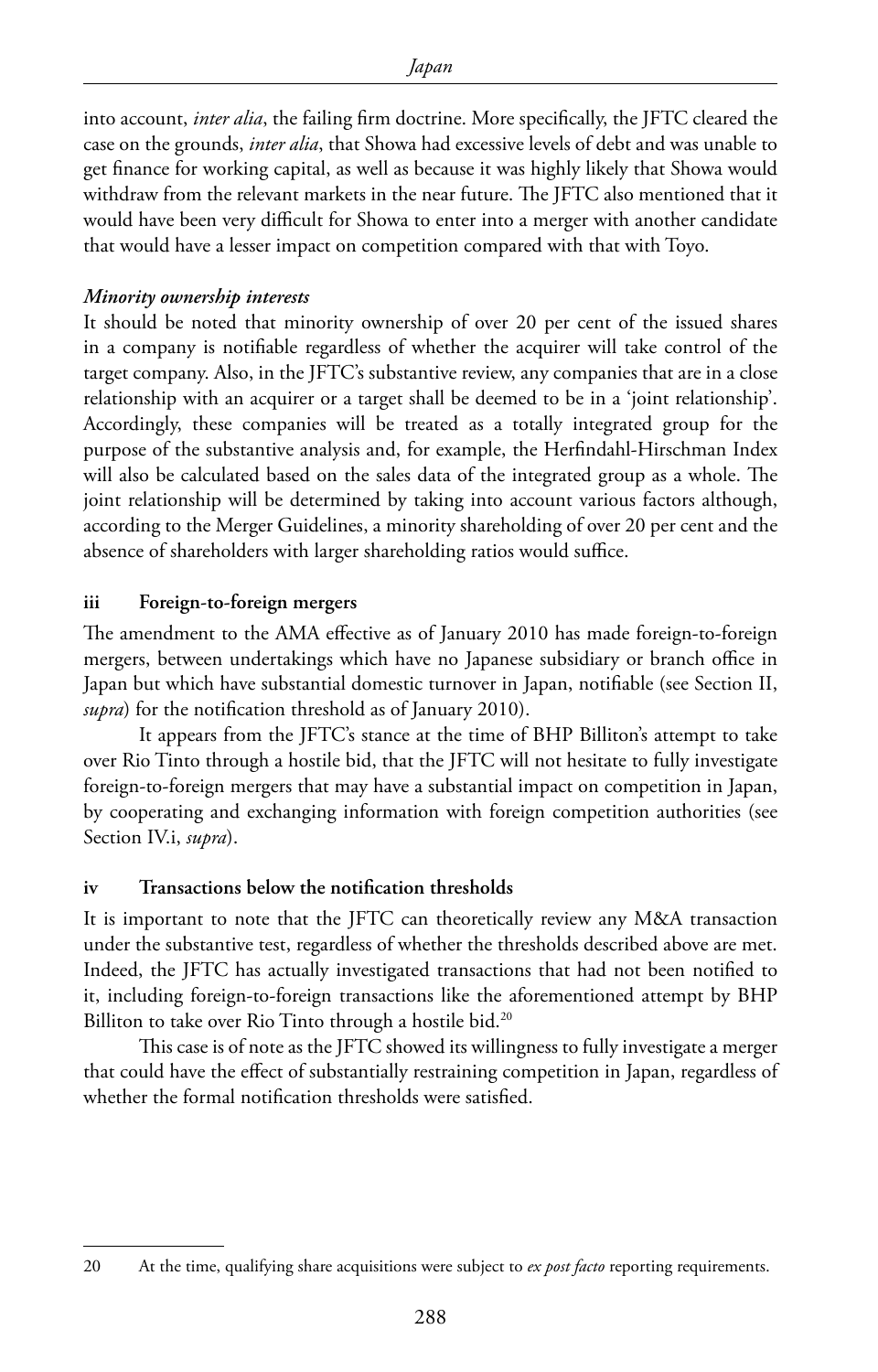#### **V OUTLOOK AND CONCLUSIONS**

In March 2010, the Cabinet Office published a bill for the amendment of the AMA with the aim of abolishing the current administrative hearing procedure in favour of a more detailed judicial appeal procedure.<sup>21</sup>

The outline of the bill includes the following proposed changes: (1) repeal of the JFTC's administrative hearing procedure for appeals of JFTC orders, to be replaced by an enhanced hearing procedure prior to the issuance of orders; and (2) the introduction of a system in which addressees of the JFTC's orders can appeal to the Tokyo District Court, then to the Tokyo High Court, and finally to the Supreme Court, thereby giving addressees three different levels of judicial appeal.

Accordingly, if the bill passes, appeals against the JFTC's cease-and-desist orders will be dealt with by the Tokyo District Court instead of through the JFTC's administrative hearing procedure.

The bill did not pass in the 2011 Diet session and is being discussed in the 2012 session.

<sup>21</sup> JFTC press release of 12 March 2010, available at www.jftc.go.jp/en/pressreleases/archives/ individual-000030.html.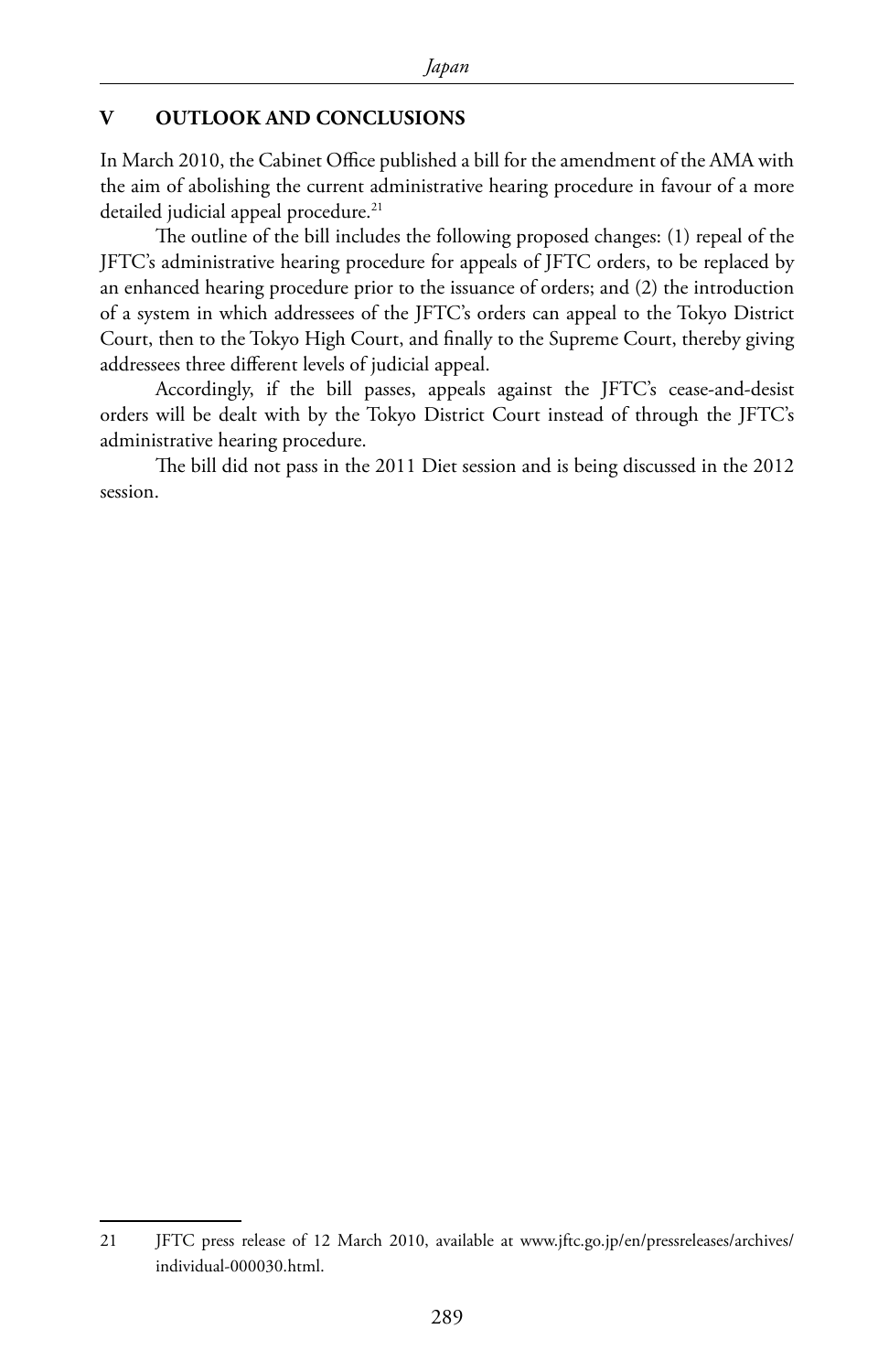#### **Appendix 1**

### About the Authors

#### **Yusuke Nakano**

#### *Anderson Mōri & Tomotsune*

Yusuke Nakano is a partner at Anderson Mōri & Tomotsune, with broad experience in all aspects of antitrust and competition regulation. He has represented a variety of companies in regard to administrative investigations and hearing procedures conducted by the JFTC, as well as in criminal and civil antitrust cases. He has extensive knowledge and experience in merger control, and was involved in the first foreign-to-foreign merger case against which the JFTC launched an investigation.

Mr Nakano has assisted many Japanese companies and individuals involved in antitrust cases in foreign jurisdictions, in close cooperation with co-counsel in those jurisdictions. As a result of this, Mr Nakano has gained substantial experience in the actual enforcement of competition law by foreign authorities, such as the US Department of Justice and the European Commission.

Mr Nakano is a graduate of the University of Tokyo (LLB, 1994) and Harvard Law School (LLM, 2001). He is admitted to the bar in both Japan and New York, and is a lecturer at Hitotsubashi University Law School. He is a co-author of *Leniency Regimes* (European Lawyer Reference, third edition, 2010) and the Japanese chapters of various other publications.

#### **Vassili Moussis**

#### *Anderson Mōri & Tomotsune*

Vassili Moussis is a senior foreign counsel at Anderson Mōri & Tomotsune. He is an English-qualified solicitor and a registered foreign lawyer (*Gaikokuho jimu bengoshi*) with the Japanese Bar. Prior to joining Anderson Mōri & Tomotsune in Tokyo, he practised EU, UK and international competition law in Brussels and London for close to 10 years at leading UK and US firms.

Mr Moussis studied law in Belgium (Licence en droit, 1994) and in the UK and holds an LLM (1995) as well as a PhD (2003) from University College London